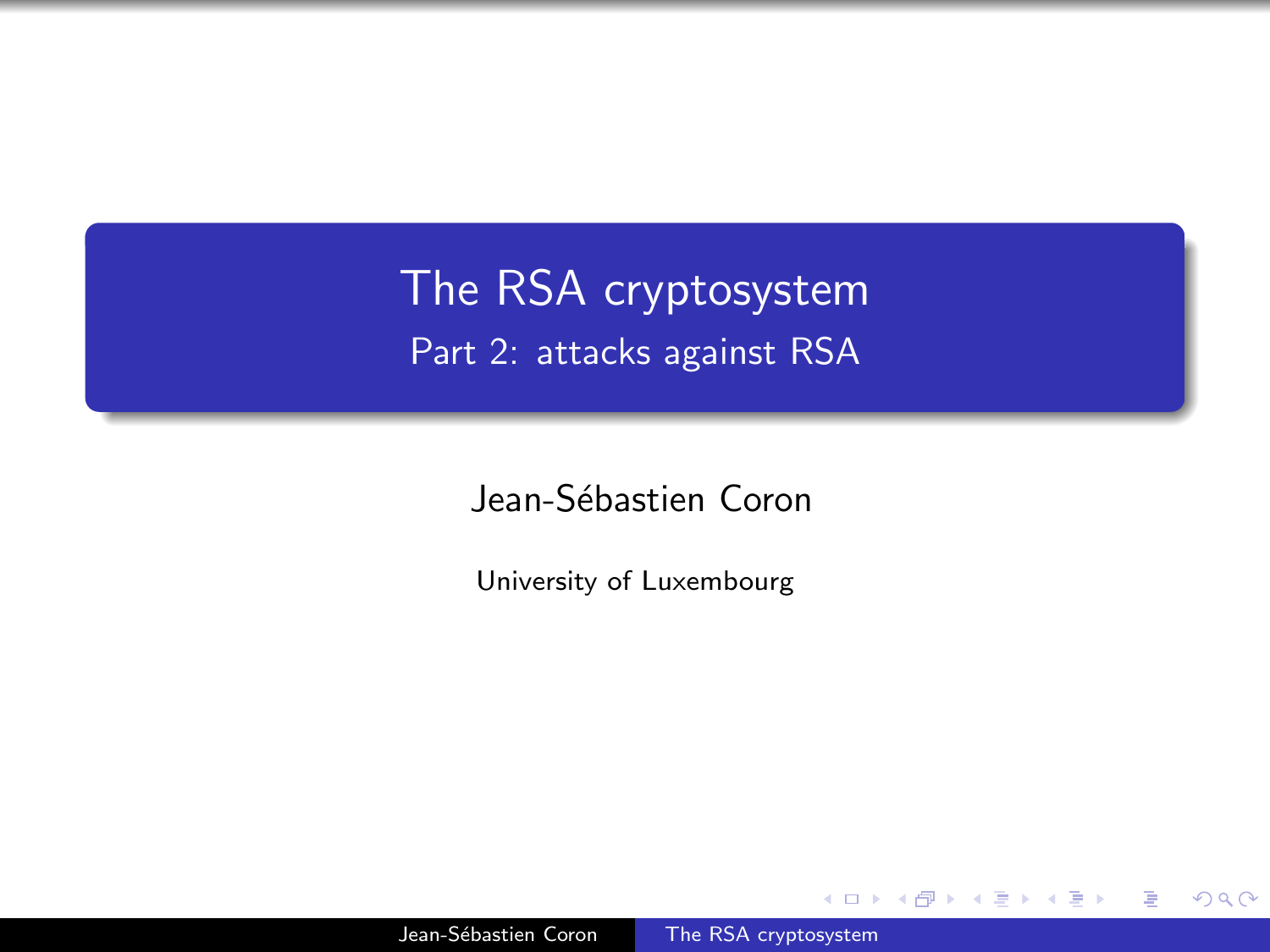### The RSA cryptosystem

- RSA key generation:
	- Generate two large distinct primes  $p$  and  $q$  of same bit-size  $k/2$ , where k is a parameter.
	- Compute  $N = p \cdot q$  and  $\phi = (p-1)(q-1)$ .
	- Select a random integer e,  $1 < e < \phi$  such that  $gcd(e, \phi) = 1$
	- Compute the unique integer  $d$  such that

$$
e \cdot d \equiv 1 \pmod{\phi}
$$

 $200$ 

using the extended Euclidean algorithm.

- The public key is  $(N, e)$ .
- $\bullet$  The private key is  $d$ .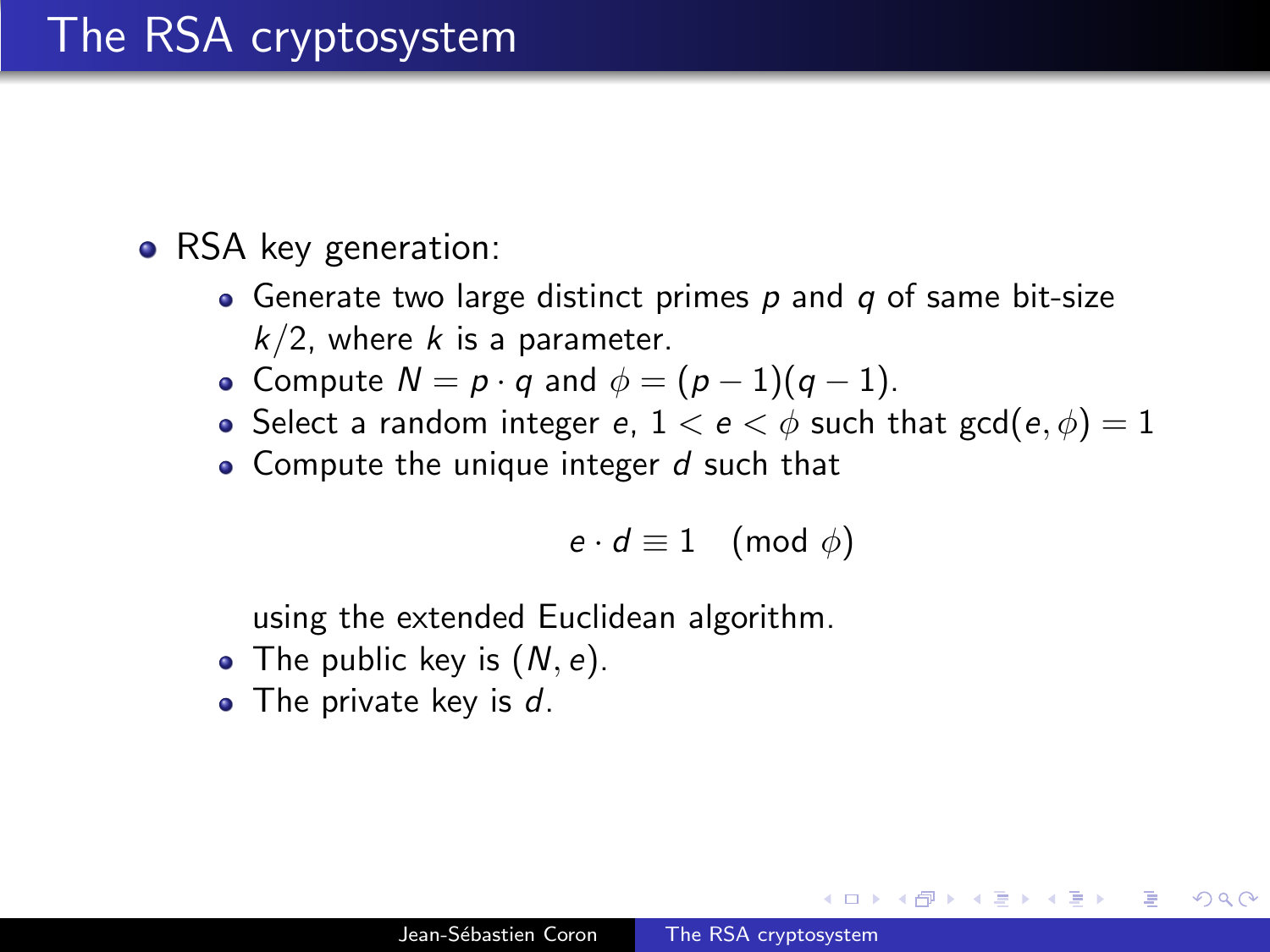# Textbook RSA encryption

- **•** Encryption
	- Given a message  $m \in [0, N-1]$  and the recipent's public-key  $(n, e)$ , compute the ciphertext:

$$
c=m^e \bmod N
$$

• Decryption

 $\bullet$  Given a ciphertext c, to recover m, compute:

$$
m = c^d \bmod N
$$

- Textbook RSA encryption is insecure
	- $\bullet$  One must first apply a probabilistic encoding to m
	- Encryption:  $c = \mu(m, r)$ <sup>e</sup> mod N
	- Decryption: compute  $c<sup>d</sup>$  mod N, check that the encoding is correct, and recover m
	- Example: OAEP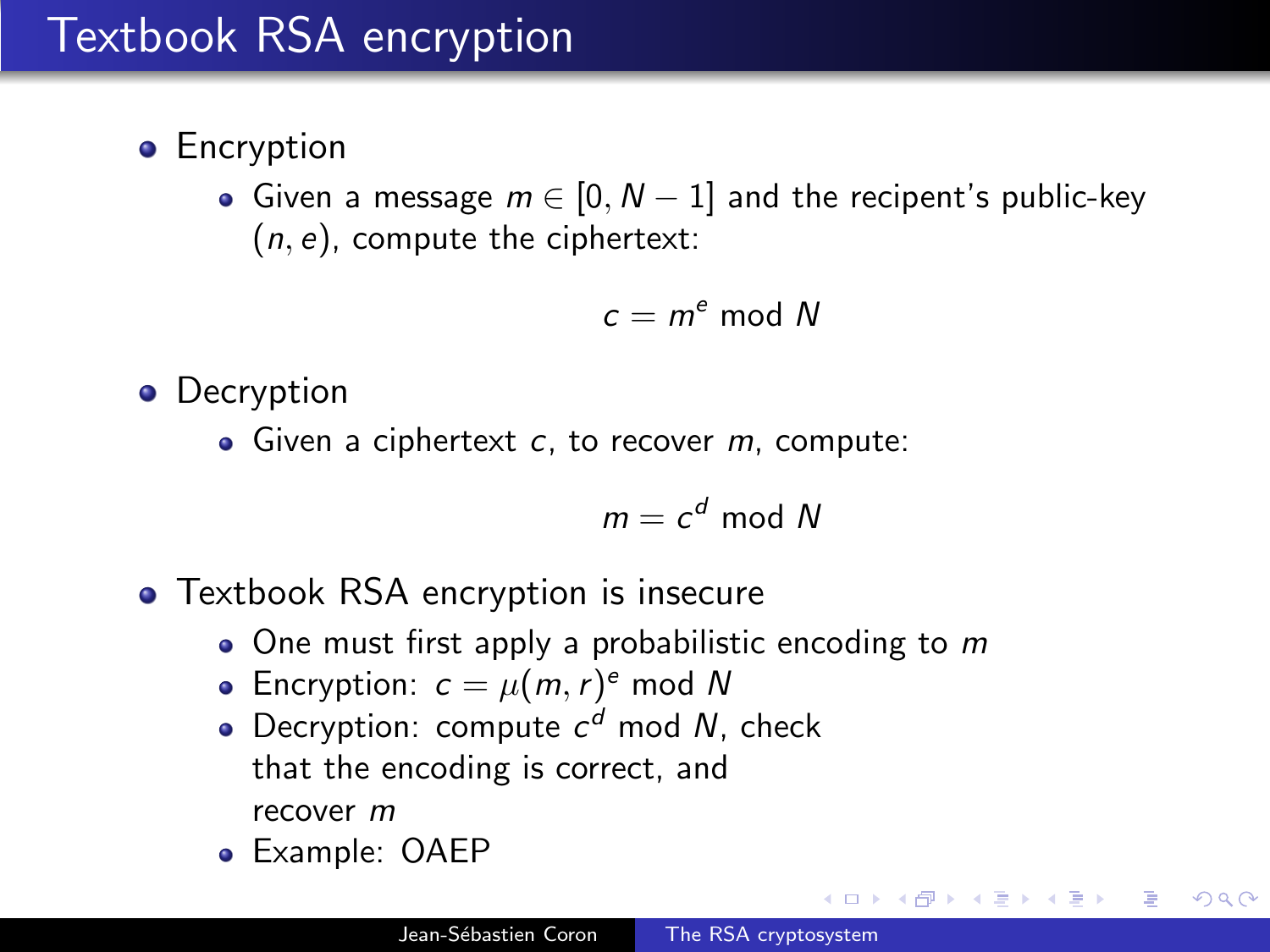• Mathematical attacks against RSA

- Factoring. Elementary attacks against textbook RSA encryption and signature. Previous lecture.
- Low private / public exponent attacks. Coppersmith's technique. This lecture.
- Attacks against RSA signatures. Next lecture.
- Implementation attacks
	- Timing attacks, power attacks and fault attacks
	- Countermeasures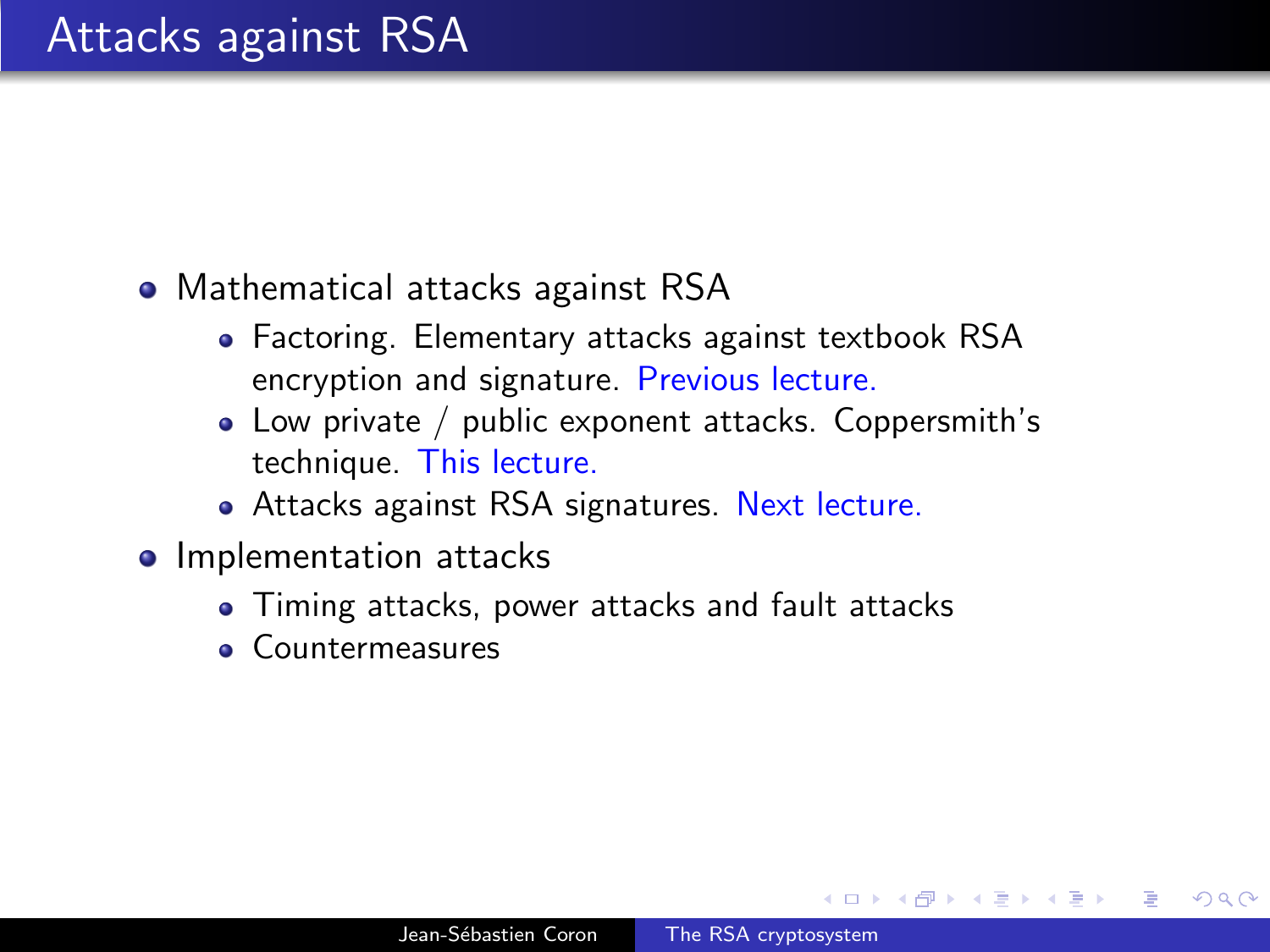- To reduce decryption time, one could use a small d
	- $m = c^d \mod N$
	- Decryption time is proportional to the bitsize of d
	- $\bullet$  First generate a small d, and compute the (full-size) e such that  $e \cdot d = 1 \pmod{\phi(N)}$
- Wiener's attack
	- recover d if  $d < N^{0.25}$
	- based on rational reconstruction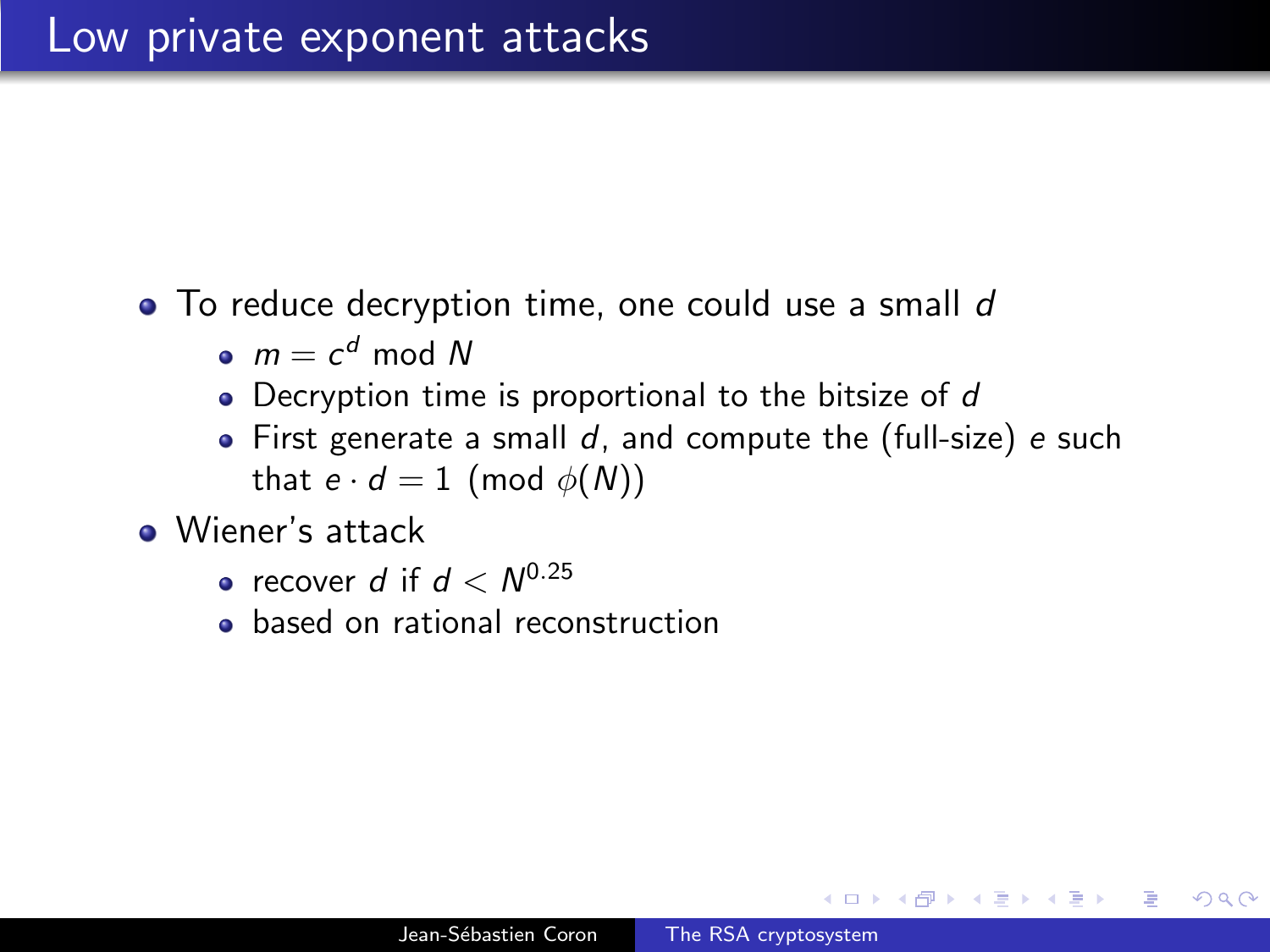- **•** Rational reconstruction
	- Given u, e such that  $a \cdot u \equiv b \pmod{e}$  with  $2|a| \cdot |b| < e$ , recover the integers a and b.

Can be solved by modifying the extended Euclidean algorithm

- The extended Euclidean algorithm computes a sequence  $a_i$ ,  $b_i$ such that  $a_i \cdot u \equiv b_i \pmod{e}$ , where  $a_i$  is increasing, and  $b_i$  is decreasing.
- Stop when  $|a_i|\leq A$  and  $|b_i|\leq B$  for upper-bounds  $A$ ,  $B$  with  $2A \cdot B < e$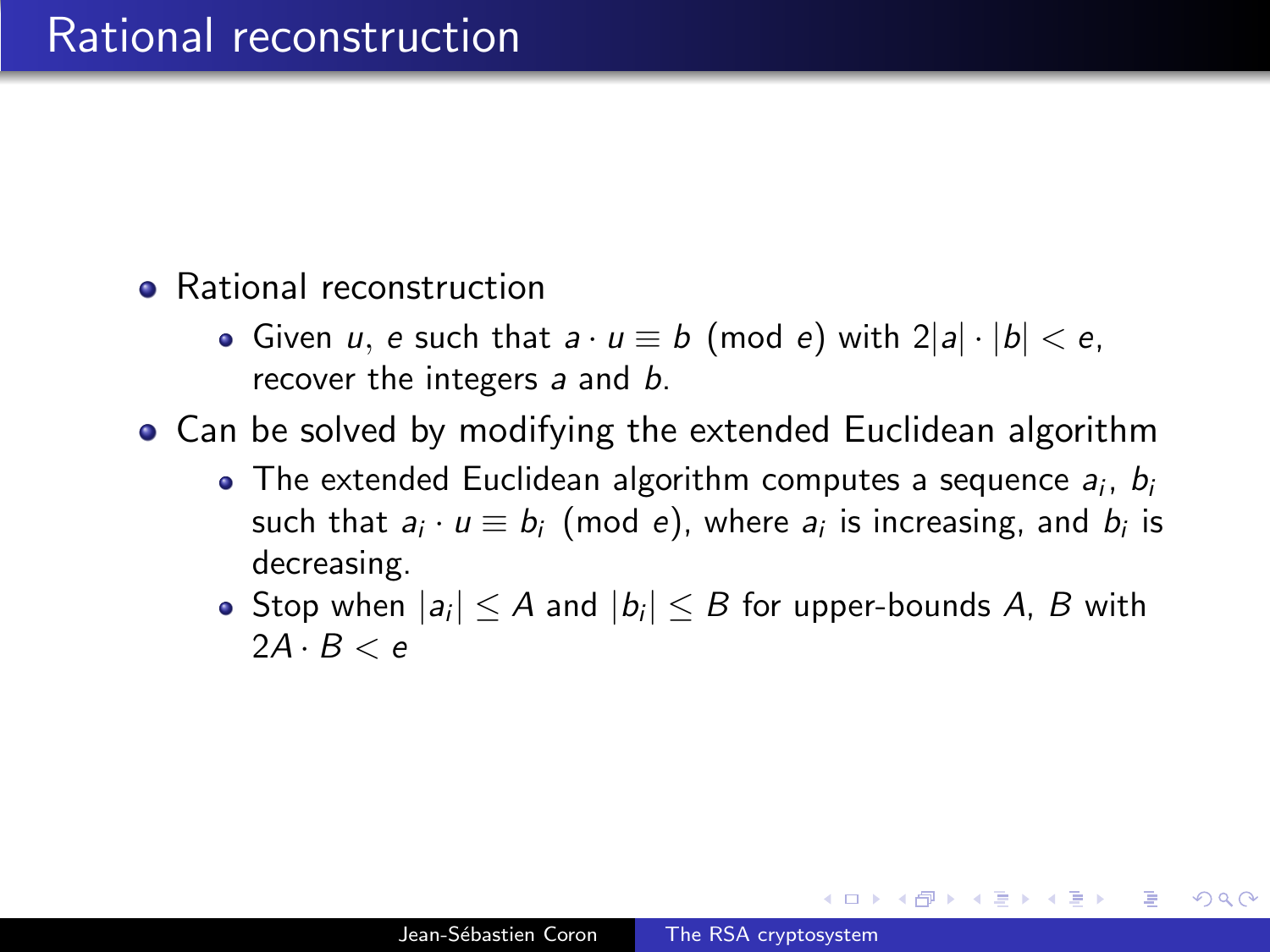#### Wiener's attack on small d

• We have  $d \cdot e = 1 + a \cdot \phi(N)$  for some  $a \in \mathbb{Z}$ • With  $\phi(N) = (p-1)(q-1) = N - x$ , this gives:  $a \cdot (N - x) \equiv -1 \pmod{e}$ 

- This gives  $a \cdot N \equiv u \pmod{e}$  with  $u = ax 1$ 
	- If  $d \simeq N^{1/4}$ , then  $a \simeq N^{1/4}$  and  $u \simeq N^{3/4}$ .
	- Since  $|a| \cdot |u| \simeq N \simeq e$ , we can recover a and u by rational reconstruction.
- $\bullet$  From a and u, we recover x. From x we recover  $\phi(N)$ . From e and  $\phi(N)$ we recover the private exponent d.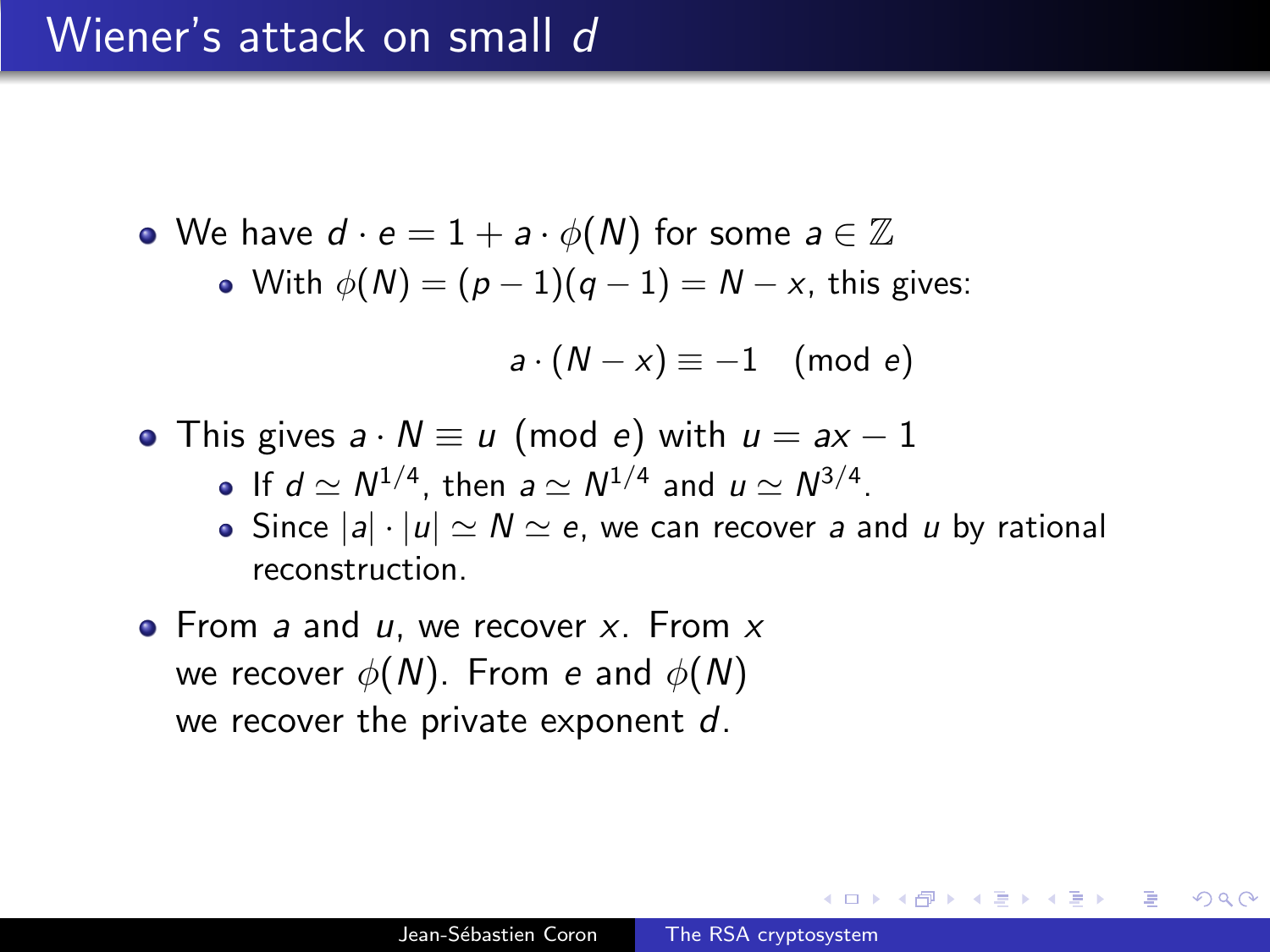Wiener's attack

- recover d if  $d < N^{0.25}$
- Boneh and Durfee's attack (1999)
	- Recover d if  $d < N^{0.29}$
	- Based on lattice reduction and Coppersmith's technique
	- Open problem: extend to  $d < N^{0.5}$
- Conclusion: devastating attack
	- Use a full-size d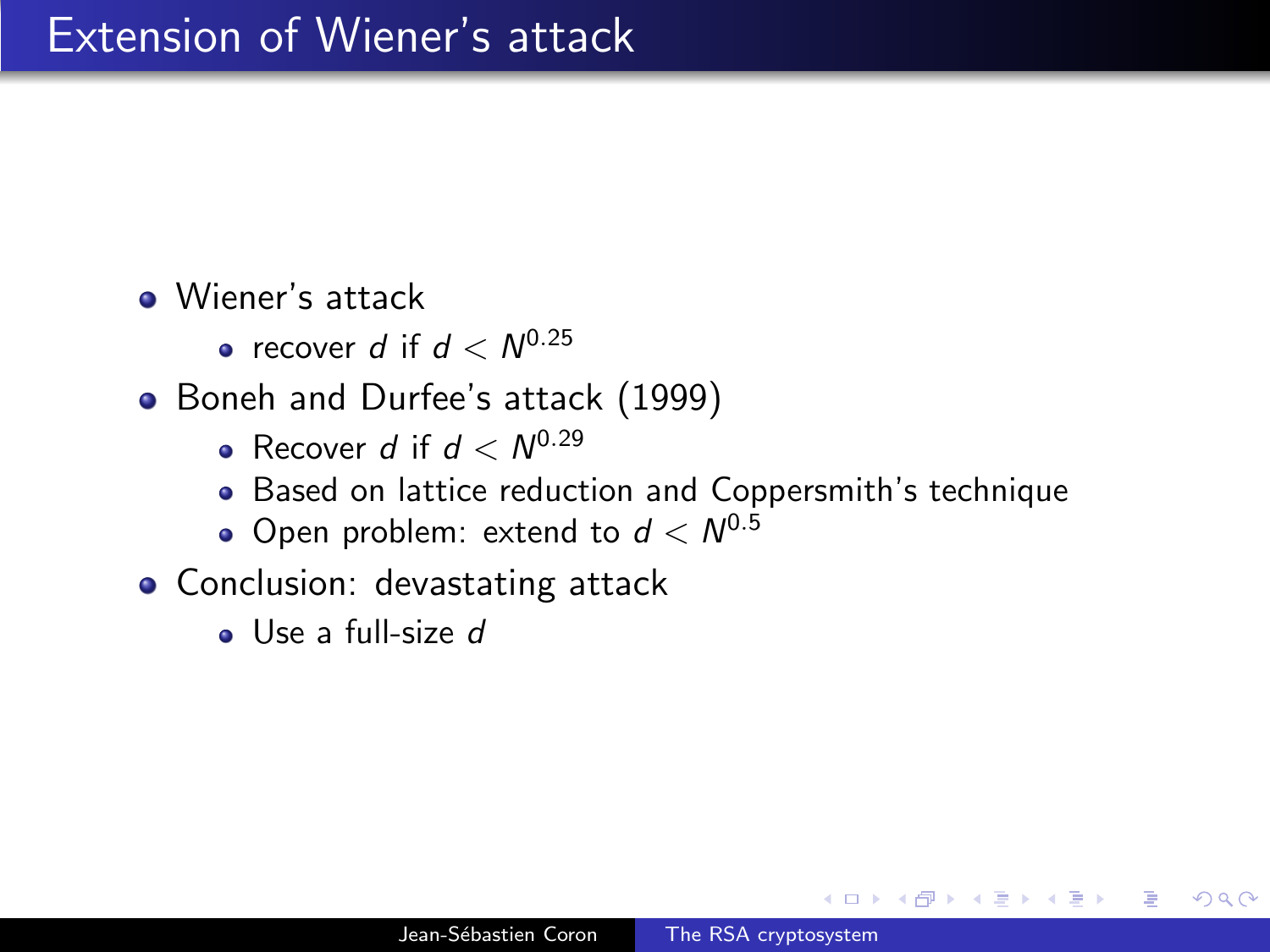### Low public exponent attack

- To reduce encryption time, one can use a small e
	- $c \equiv m^e \mod N$
	- For example  $e = 3$  or  $e = 2^{16} + 1$
- Coppersmith's theorem :
	- Let N be an integer and f be a polynomial of degree  $\delta$ . Given N and f, one can recover in polynomial time all  $x_0$  such that  $f(x_0) = 0 \pmod{N}$  and  $|x_0| < N^{1/\delta}$ .
- Application: partially known message attack :
	- If  $c = (B||m)^3 \mod N$ , one can recover m if sz $(m) <$  sz $(N)/3$

- Define  $f(x) = (B \cdot 2^{k} + x)^{3} c$  (mod N).
- Then  $f(m) = 0$  (mod N) and apply Coppersmith's theorem to recover m.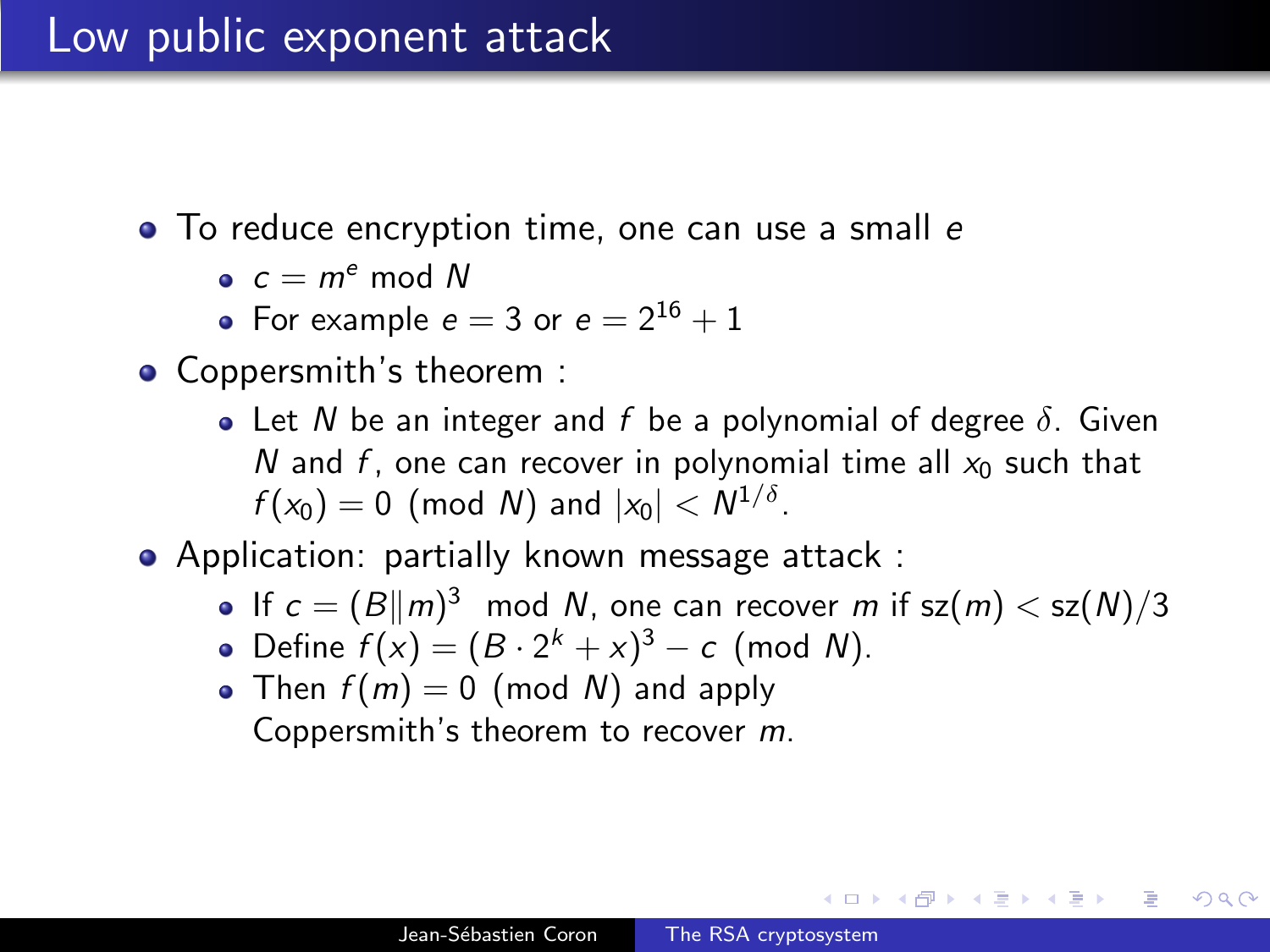# Coppersmith's theorem for solving modular polynomial equations

- Solving  $f(x) = 0$  (mod N) when N is of unknown factorization: hard problem.
	- For  $f(x) = x^2 a$ , equivalent to factoring N.
	- For  $f(x) = x^e a$ , equivalent to inverting RSA.
- Coppersmith showed (E96) that finding small roots is easy.
	- When deg  $f = \delta$ , finds in polynomial time all integer  $x_0$  such that  $f(x_0)=0$  (mod  $N$ ) and  $|x_0|\leq N^{1/\delta}.$
	- Based on the LLL lattice reduction algorithm.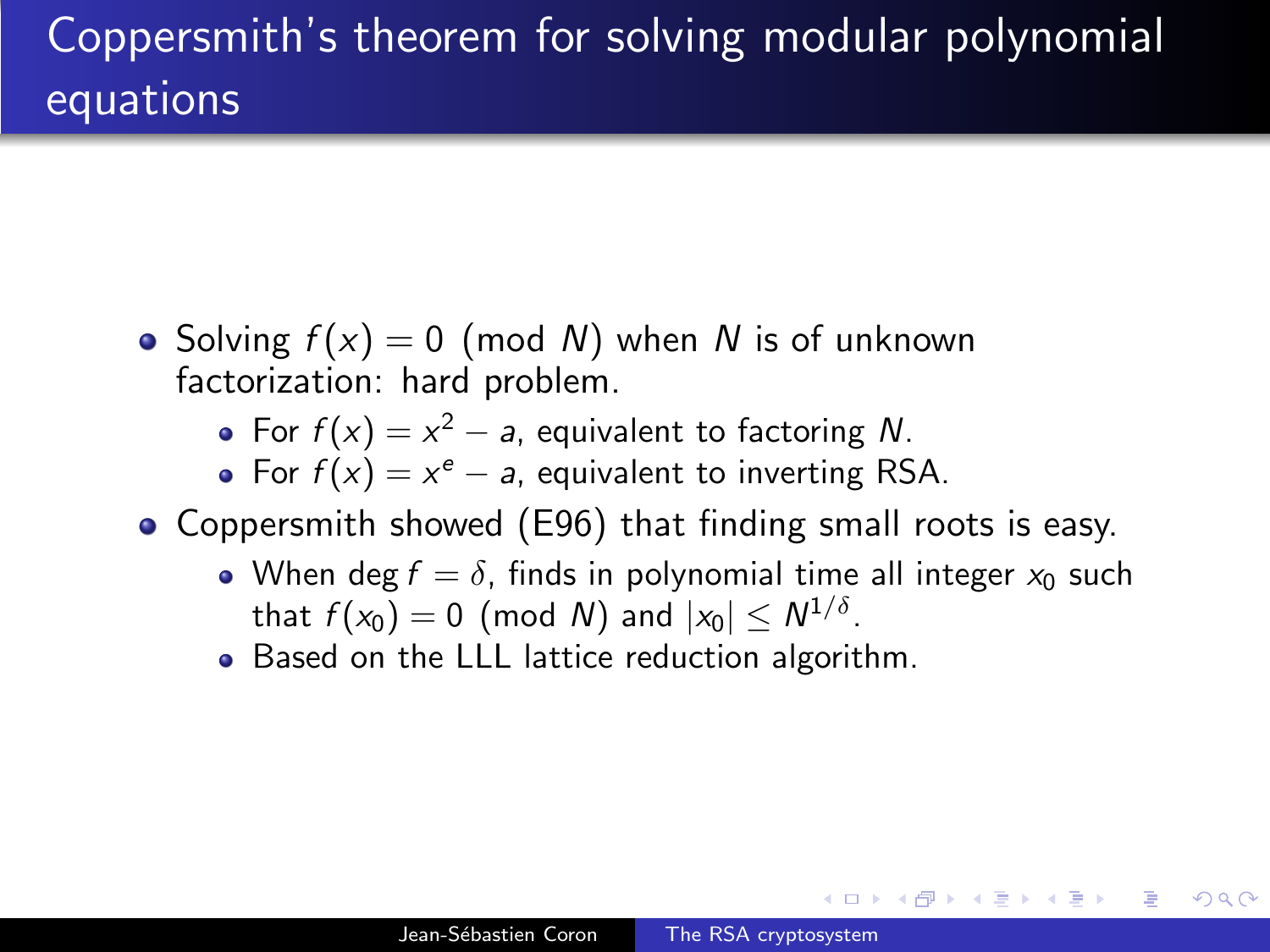## Coppersmith's bound

#### Coppersmith's theorem

• When deg  $f = \delta$ , finds in polynomial time all integer  $x_0$  such that  $f(x_0)\equiv 0\pmod{N}$  and  $|x_0|\leq N^{1/\delta}.$ 

Consider the particular case  $f(x) = x^{\delta} - a$ 

- We want to solve  $f(\mathsf{x}_0)=0$  (mod  $\mathsf{N})$  with  $|\mathsf{x}_0|^\delta<\mathsf{N}$
- This gives  $(x_0)^\delta \equiv a \pmod{N}$  with  $|x_0|^\delta < N$
- This implies  $(x_0)^\delta = a$  over  $\mathbb Z$

• 
$$
x_0 = a^{1/\delta}
$$
 over  $\mathbb{Z}$ 

Coppersmith's theorem is a generalization to any polynomial  $f(x)$  modulo N of degree  $\delta$ , with the same bound.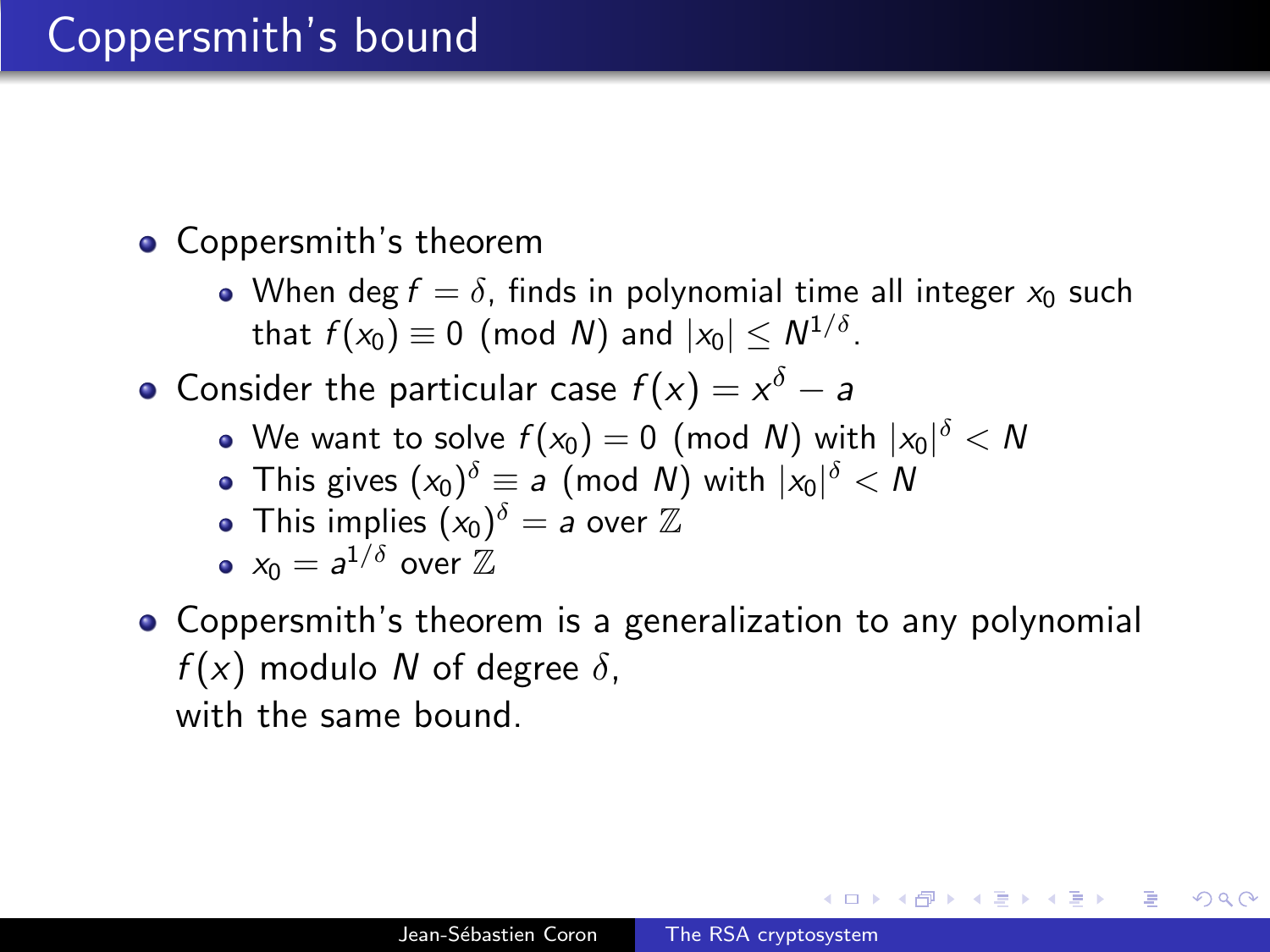- Coppersmith's technique for finding small roots of polynomial equations [Cop97]
	- Based on the LLL lattice reduction algorithm
- Numerous applications in cryptanalysis :
	- Partially known message attack with  $c = (B||m)^3$  (mod N)
	- Coppersmith's short pad attack with  $c_1 = (m||r_1)^3$  (mod N) and  $c_2 = (m || r_2)^3 \pmod{N}$
	- Factoring  $N = pq$  when half of the bits of p are known
	- Factoring  $N = p^r q$  for large r (Boneh et al., C99).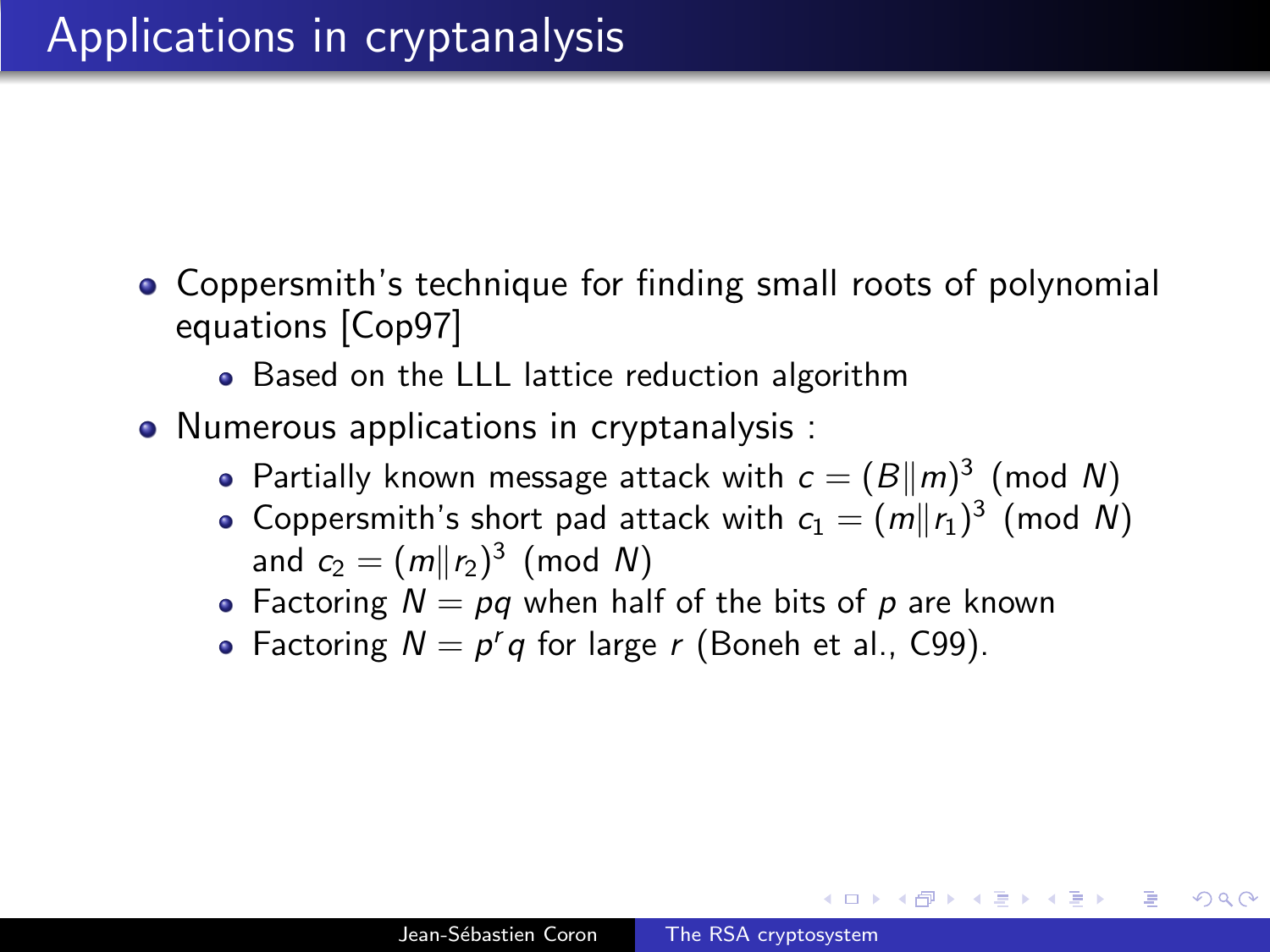# Solving  $x^2 + ax + b = 0 \pmod{N}$

- Illustration with a polynomial of degree 2 :
	- Let  $f(x) = x^2 + ax + b$  (mod N).
	- We must find  $x_0$  such that  $f(x_0) = 0$  (mod N) and  $|x_0| \leq X$ .
- We are interested in finding a small linear integer combination of the polynomials  $f(x)$ , Nx and N:

• 
$$
h(x) = \alpha \cdot f(x) + \beta \cdot Nx + \gamma \cdot N
$$

- Then  $h(x_0) = 0$  (mod N).
- If the coefficients of  $h(x)$  are small enough :
	- Since  $x_0$  is small,  $h(x_0)$  will be small. If  $|h(x_0)| < N$ , then  $h(x_0) = 0$  (mod  $N$ )  $\Rightarrow h(x_0) = 0$  over  $\mathbb{Z}$ .
	- We can recover  $x_0$  using any root-finding algorithm.

∢何 ▶ ∢ ヨ ▶ ∢ ヨ ▶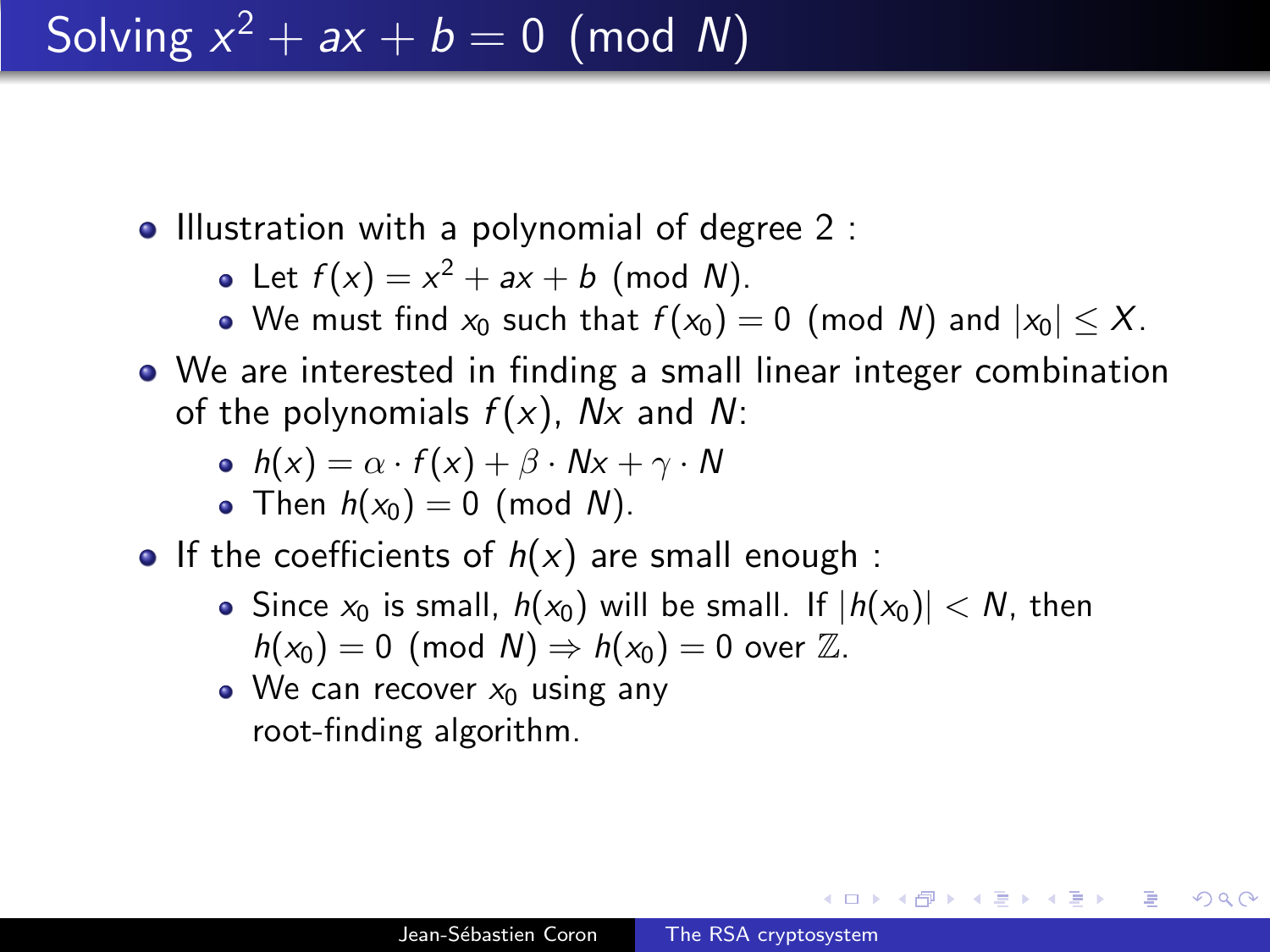# Solving  $x^2 + ax + b = 0 \pmod{N}$

• From  $h(x) = \alpha \cdot f(x) + \beta \cdot Nx + \gamma \cdot N$ with  $f(x) = x^2 + ax + b$ we get  $h(x) = \alpha x^2 + (\alpha \cdot a + \beta \cdot N)x + \alpha \cdot b + \gamma \cdot N$ • We want  $|h(x_0)| < N$ True if  $|\alpha x_0^2|$   $<$   $\mathcal{N}/3$  and  $|\alpha \cdot \mathsf{a} + \beta \cdot \mathsf{N}| \cdot |x_0|$   $<$   $\mathcal{N}/3$  and  $|\alpha \cdot b + \gamma \cdot N| < N/3$ With  $|x_0| < X$ , true if  $|\alpha X^2| < {\mathit N}/3$  and  $|\alpha \cdot a + \beta \cdot N| \cdot X < N/3$  and  $|\alpha \cdot b + \gamma \cdot N| < N/3$ True if  $\|\alpha[X^2, aX, b] + \beta[0, \mathsf{N}X, 0] + \gamma[0, 0, N]\| < \mathsf{N}/3$ • How do we find such integers  $\alpha, \beta, \gamma$ ? • With the LLL lattice reduction

algorithm.

∢何 ▶ ∢ ヨ ▶ ∢ ヨ ▶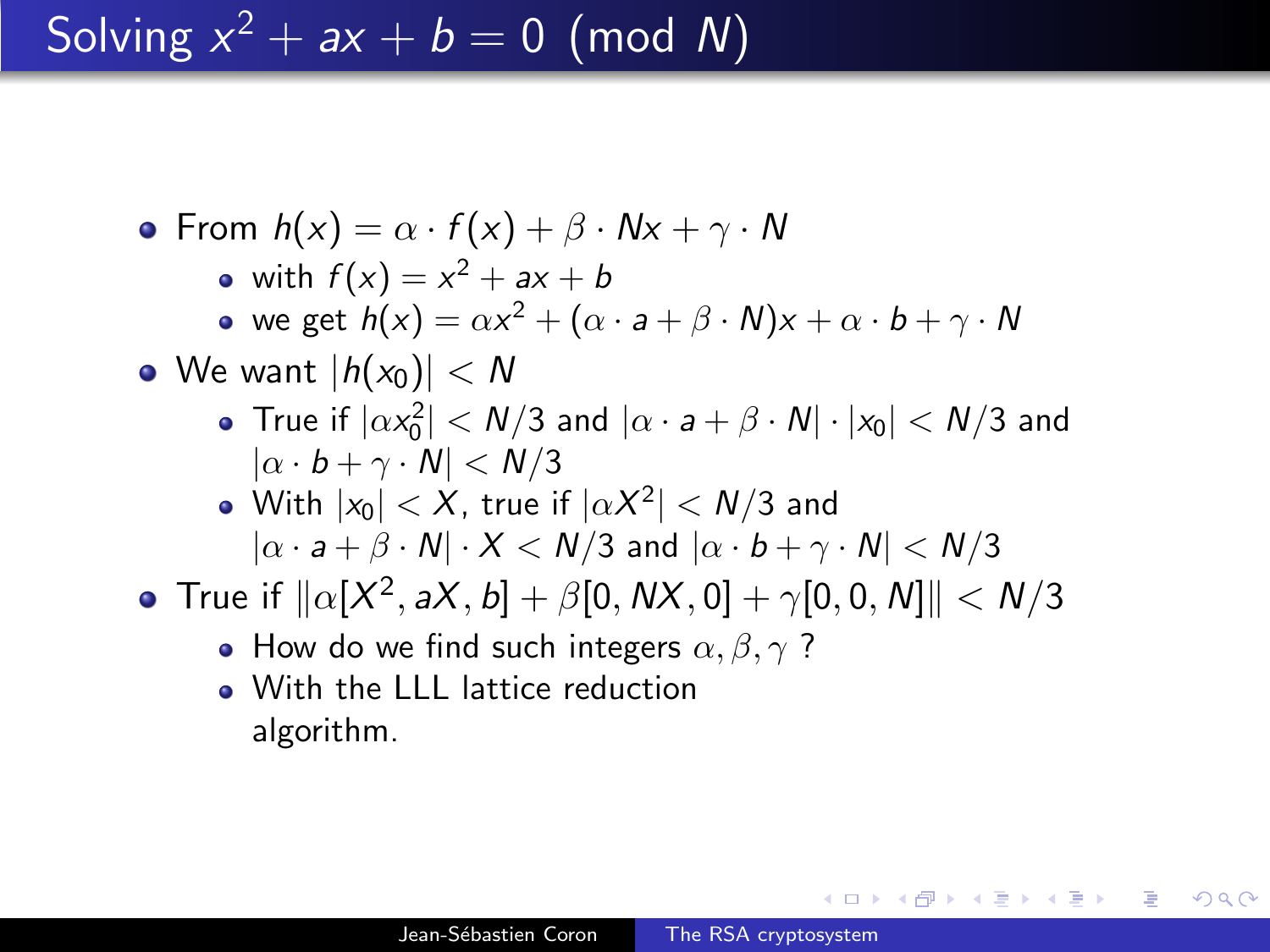## Using LLL lattice reduction

- We want  $\| \alpha[X^2, \mathsf{a} X, \mathsf{b}] + \beta[0, \mathsf{N} X, 0] + \gamma[0, 0, N] \| < \mathsf{N}/3$ 
	- $\bullet$  Let L be the corresponding lattice, with a basis of row vectors :  $L =$  $\sqrt{ }$  $\overline{1}$  $X^2$  aX b NX N 1  $\overline{1}$
	- Using LLL, one can find a lattice vector  $\vec{b}$  of norm :

$$
\|\vec{b}\| \leq 2(\det L)^{1/3} = 2N^{2/3}X
$$

 $\vec{b} = \alpha[X^2, aX, b] + \beta[0, \textit{NX}, 0] + \gamma[0, 0, N]$ 

- We want  $\|\vec{b}\| < \mathit{N}/3$ 
	- True if 2 $N^{2/3}X < N/3$
	- True if  $X < N^{1/3}/6$
	- We recover  $x_0$  by finding the roots over Z of  $h(x) = \alpha f(x) + \beta Nx + \gamma$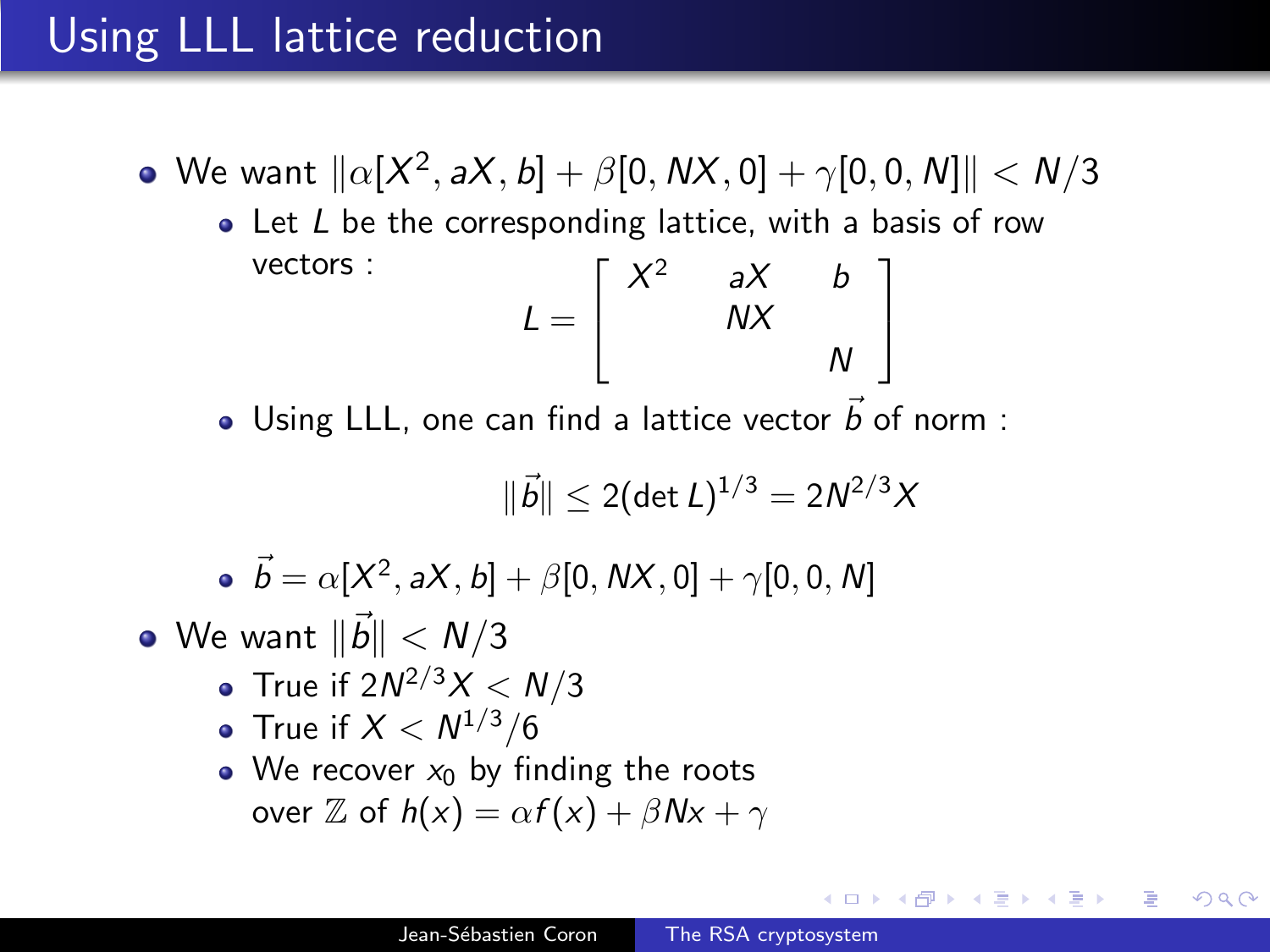```
1 "Finds a small root of polynomial x<sup>2</sup>+ax+b=0 mod N"
2 def CopPolyDeg2 (a ,b , Nn ) :
3 \qquad n = Nn \quad n \text{ bits} ()
4 X = 2^{(n)}/3 - 35 M = matrix (ZZ, [[X^2, a*X, b], \setminus6 [0, Nn*X, 0], \setminus7 [0 ,0 , Nn ]])
8 \qquad V = M, LLL()
9 v = V [0]10 R . < x > = ZZ []
11 h = sum (v[i]*x^-(2-i)/x^-(2-i) for i in range (3))
12 return h. roots ()
```
∢ 何 ▶ イ ヨ ▶ イ ヨ ▶ ...

∍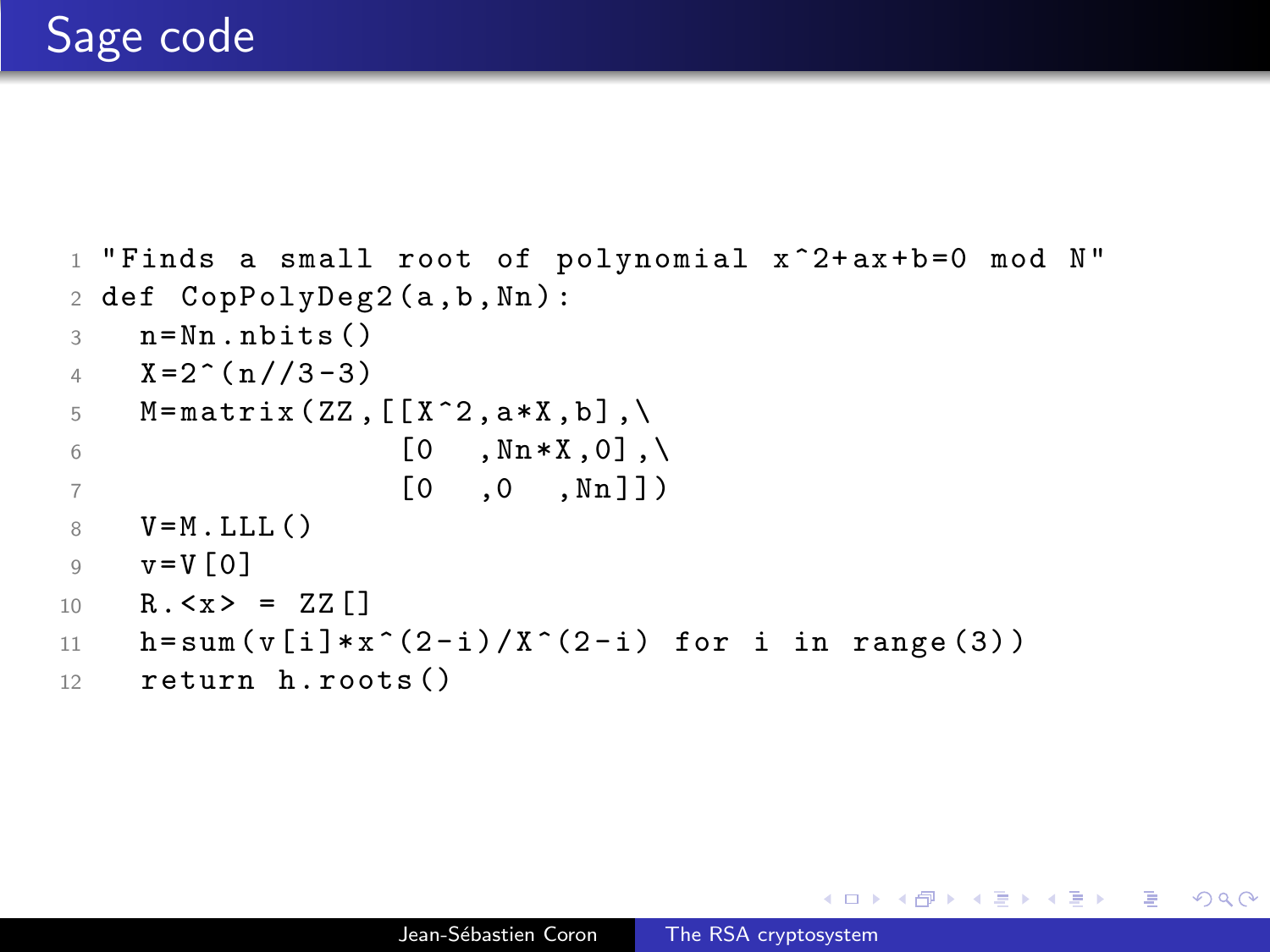#### Lattices and lattice reduction

- Definition :
	- Let  $\vec{u}_1, \ldots, \vec{u}_{\omega} \in \mathbb{Z}^n$  be linearly independent vectors with  $\omega \leq$   $n.$  The lattice  $L$  spanned by the  $\vec{u_i}$ 's is  $L = \left\{ \sum_{i=1}^{N} \alpha_i \cdot \vec{u}_i \mid \alpha_i \in \mathbb{Z} \right\}$  $i=1$
	- If L is full rank  $(\omega = n)$ , then det  $L = |\det M|$ , where M is the matrix whose rows are the basis vectors  $\vec{u}_1, \ldots, \vec{u}_\omega$ .
- The LLL algorithm :
	- The LLL algorithm, given  $(\vec{u}_1, \ldots, \vec{u}_\omega)$ , finds in polynomial time a vector  $\vec{b}_1$  such that:

$$
\|\vec{b}_1\|\leq 2^{(\omega-1)/4}\det(L)^{1/\omega}
$$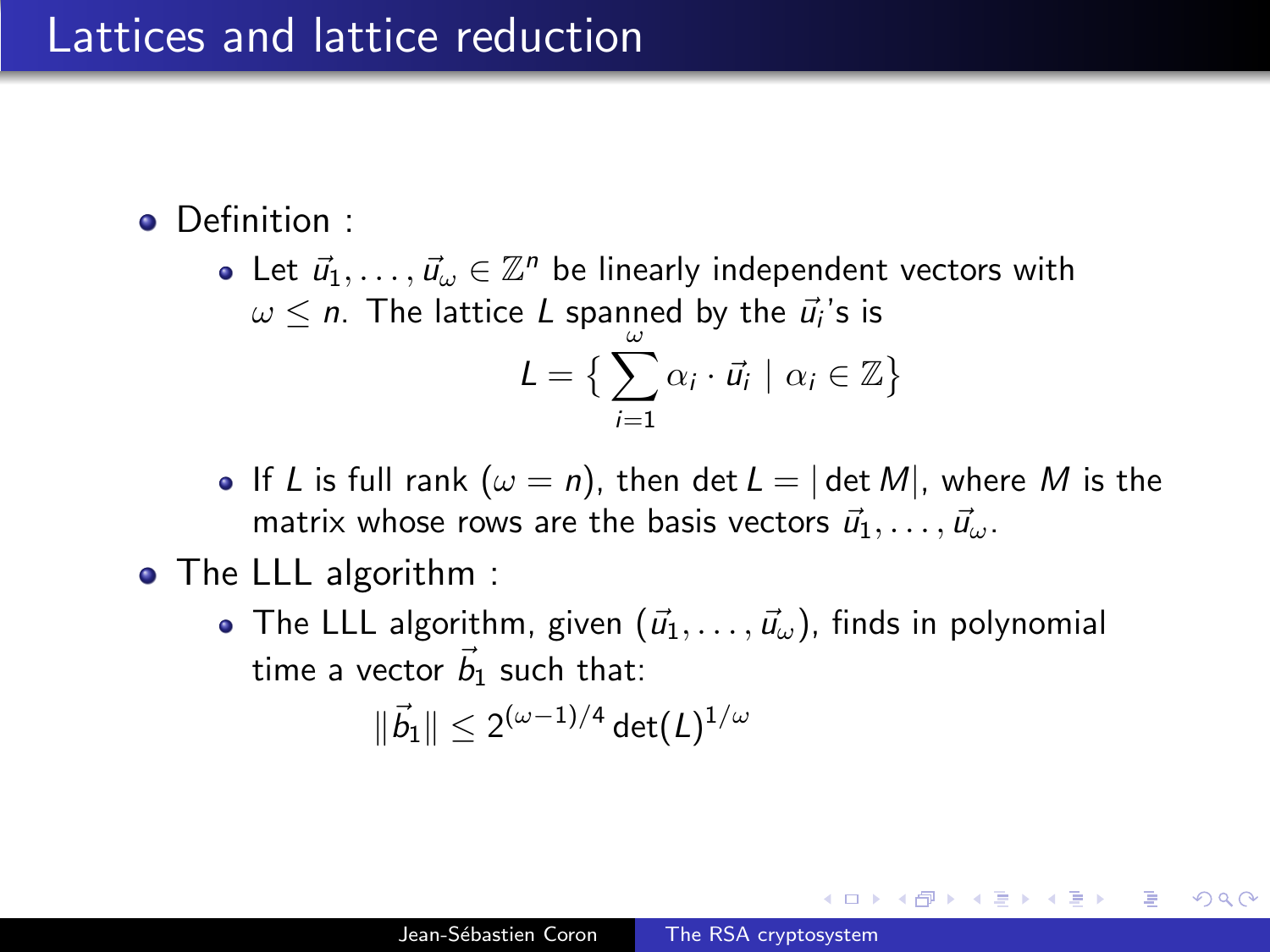- The previous bound gives  $|x_0| \leq N^{1/3}/6$  for a polynomial of degree 2
	- But Coppersmith's bound gives  $|x_0| \leq N^{1/2}$ .
- Technique : work modulo  $N^{\ell}$  instead of N.
	- Example with  $\ell = 2$ :
	- Let  $g(x) = f(x)^2$ . Then  $g(x_0) = 0$  (mod  $N^2$ ).
	- $g(x) = x^4 + a'x^3 + b'x^2 + c'x + d'.$
	- Find a small linear combination  $h(x)$  of the polynomials  $g(x)$ ,  $Nxf(x)$ ,  $Nf(x)$ ,  $N^2x$  and  $N^2$ .
	- Then  $h(x_0) = 0$  (mod  $N^2$ ).
	- If the coefficients of  $h(x)$  are small enough, then  $h(x_0) = 0$ .

母 ▶ ヨ ヨ ▶ ヨ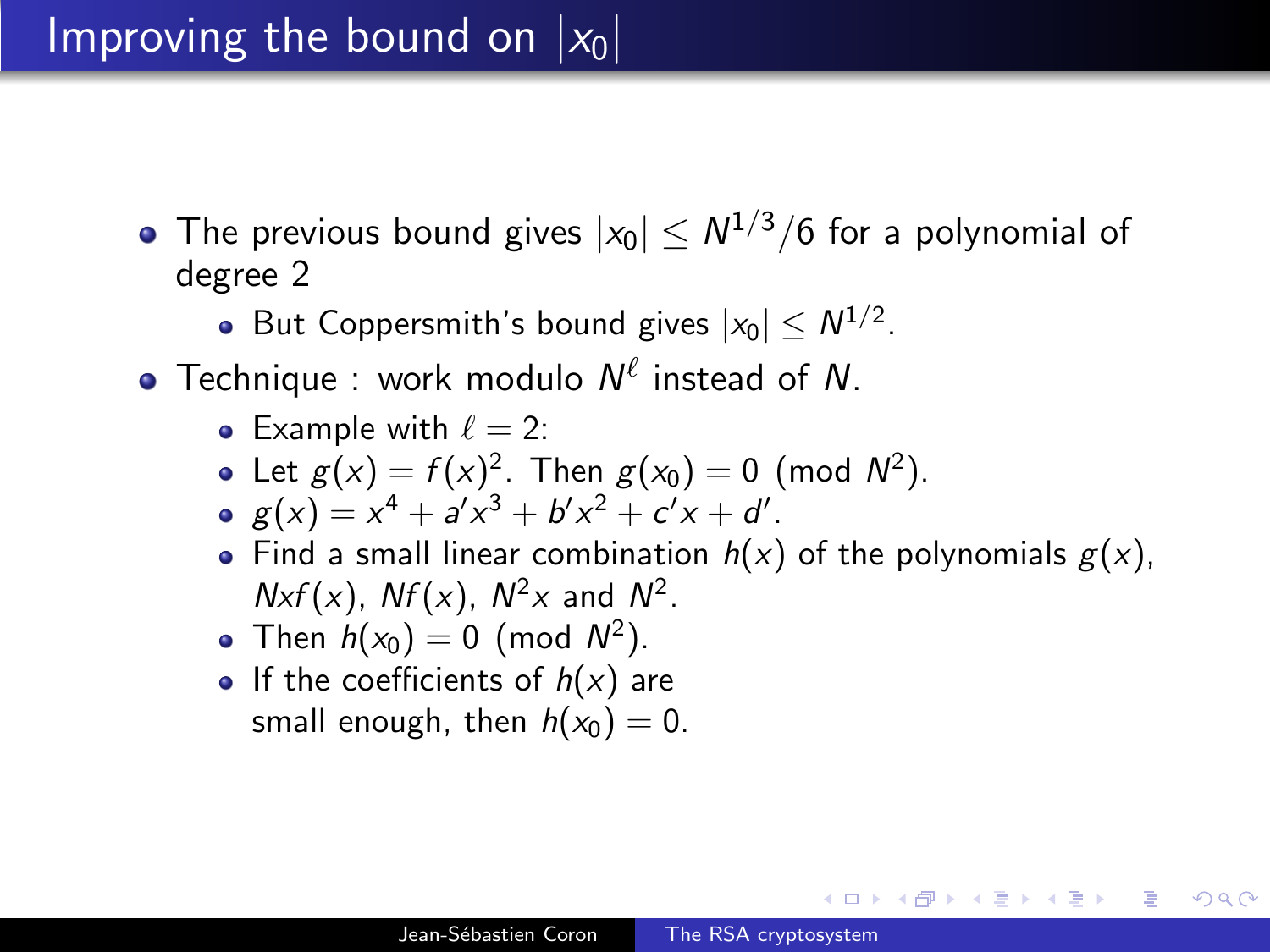# Details when working modulo  $N^2$

• Lattice basis with the coefficients of the polynomials  $g(xX)$ ,  $NxXf(xx)$ ,  $Nf(xx)$ ,  $N^2xX$  and  $N^2$ .

$$
\begin{bmatrix}\nX^4 & a'X^3 & b'X^2 & c'X & d' \\
& NX^3 & NaX^2 & NbX & & Nx f(x) \\
&& NX^2 & NaX & Nb & & Nf(x) \\
&& & N^2X & & N^2\n\end{bmatrix}
$$

- Using LLL, one gets a polynomial  $h(xX)$  with:
	- $\|h(xX)\| \leq 2 \cdot (\det L)^{1/5} \leq 2X^2 N^{6/5}$
	- If  $X < N^{2/5}/4$ , then  $||h(xX)|| < N^2/5$ and we must have  $h(x_0) = 0$ .
	- Improved bound  $N^{2/5}$  instead of  $N^{1/3}$ .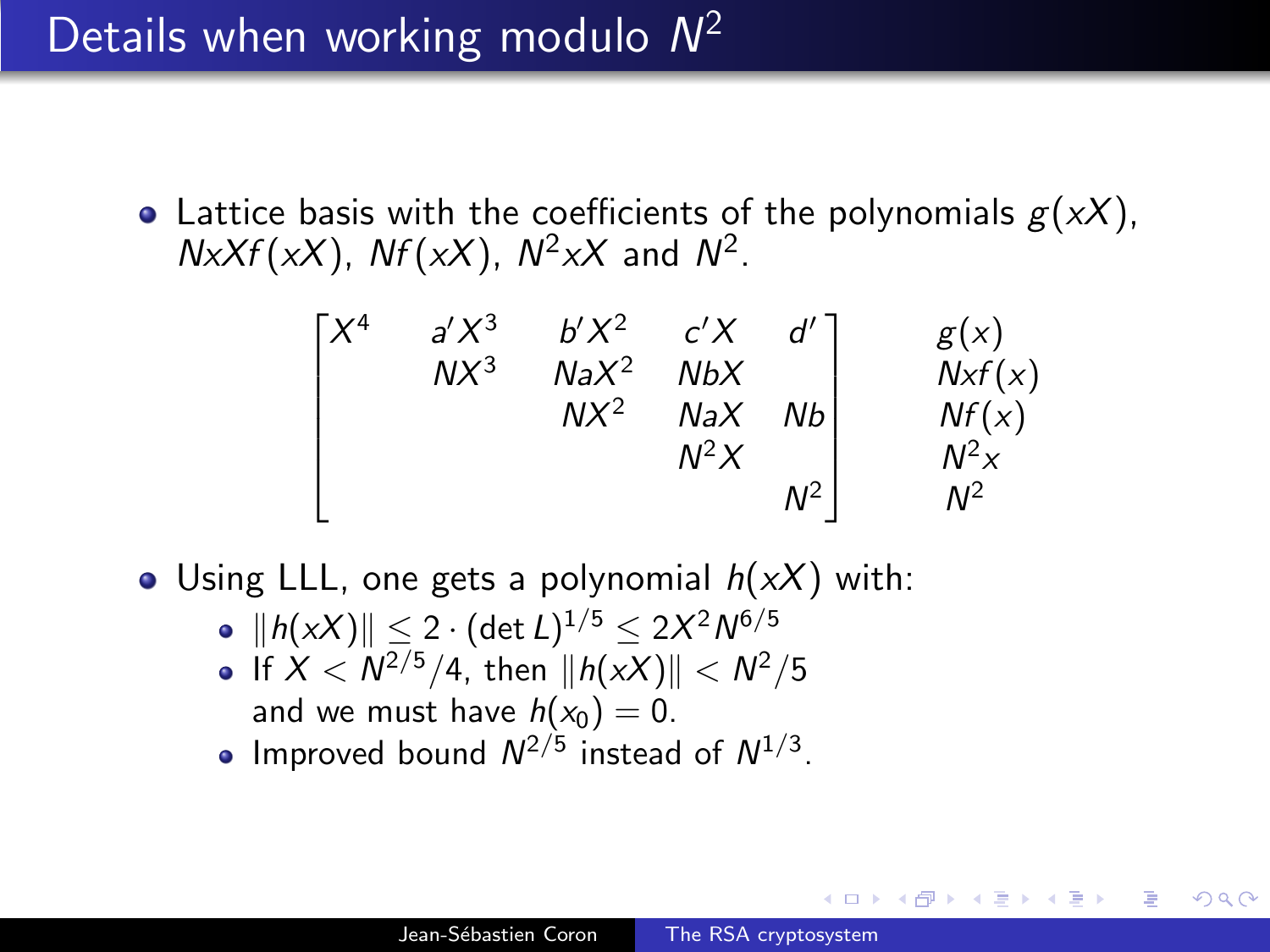# Coppersmith's algorithm for finding the small roots of  $f(x) = 0 \pmod{N}$

- Find a small linear integer combination  $h(x)$  of the polynomials :
	- $q_{ik}(x) = x^i \cdot N^{\ell-k} f^k(x) \pmod{N^{\ell}}$
	- For some  $\ell$  and  $0 \le i < \delta$  and  $0 \le k \le \ell$ .
	- $f(x_0) = 0 \pmod{\mathsf{N}} \Rightarrow f^k(x_0) = 0 \pmod{\mathsf{N}^k} \Rightarrow q_{ik}(x_0) = 0$ (mod  $N^{\ell}$ ).
	- Then  $h(x_0) = 0$  (mod  $N^{\ell}$ ).
- If the coefficients of  $h(x)$  are small enough :
	- Then  $h(x_0) = 0$  holds over  $\mathbb{Z}$ .
	- $\bullet$   $x_0$  can be found using any standard root-finding algorithm.
- For large enough  $\ell$ , recovers all roots  $|x_0| < N^{1/\delta}$  of  $f(x) = 0$  (mod N) where  $\delta = \text{deg} f$ .

伊 ▶ ヨ ヨ ▶ ヨ ヨ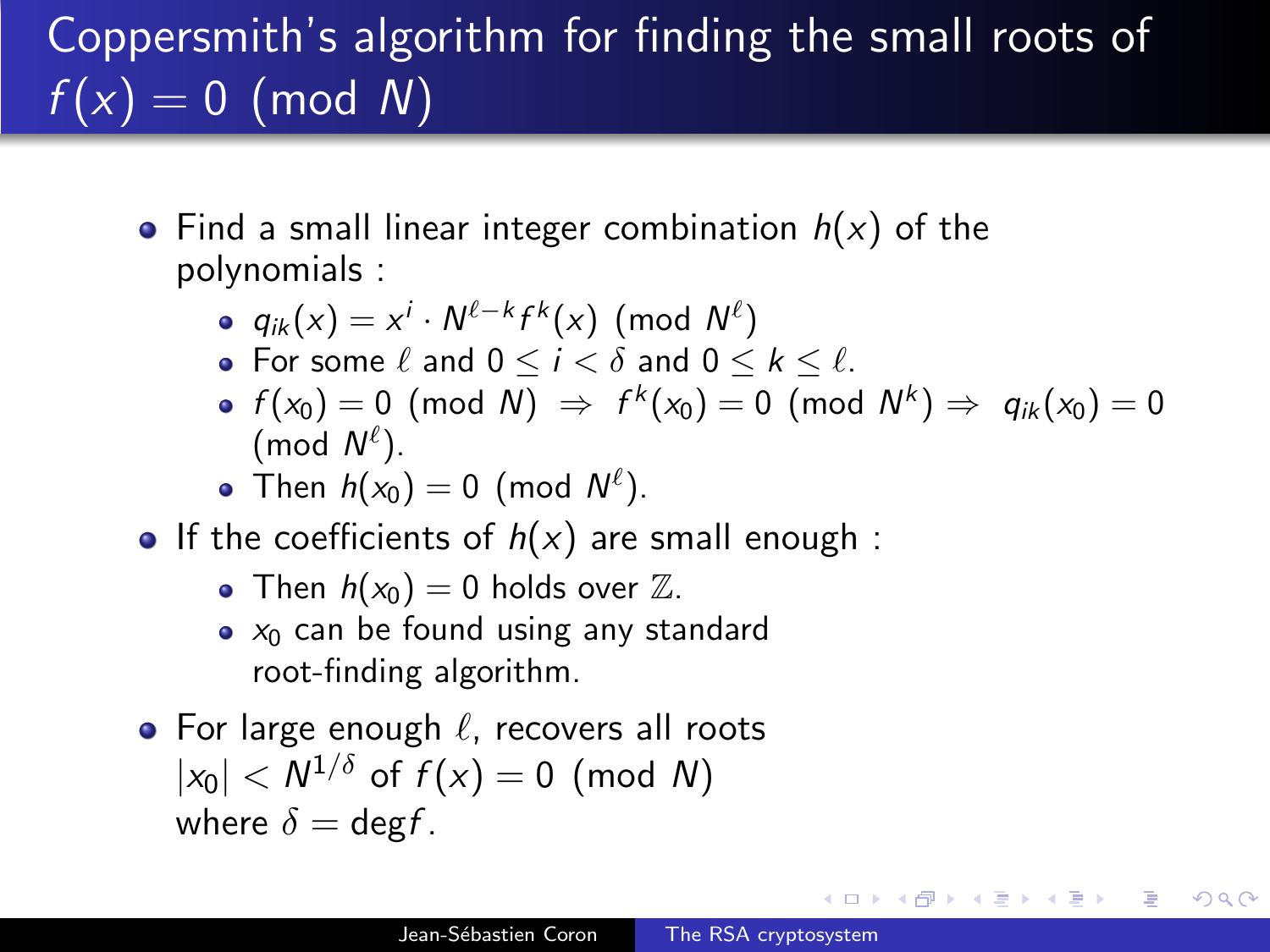#### Another low public exponent attack

#### • Coppersmith's short pad attack

- Let  $c_1 = (m||r_1)^3 \pmod{N}$  and  $c_2 = (m||r_2)^3 \pmod{N}$
- One can recover m if  $r_1, r_2 < N^{1/9}$
- Let  $g_1(x, y) = x^3 c_1$  and  $g_2(x, y) = (x + y)^3 c_2$ .
- $g_1$  and  $g_2$  have a common root  $(m||r_1, r_2 r_1)$  modulo N.
- $h(y) = \text{Res}_{x}(g_1, g_2)$  has a root  $\Delta = r_2 r_1$ , with deg  $h = 9$ .
- To recover  $m||r_1$ , take gcd of  $g_1(x, \Delta)$  and  $g_2(x, \Delta)$ .
- **•** Conclusion:
	- Attack only works for specific encryption schemes.
	- Low public exponent is secure when provably secure construction is used, for example OAEP.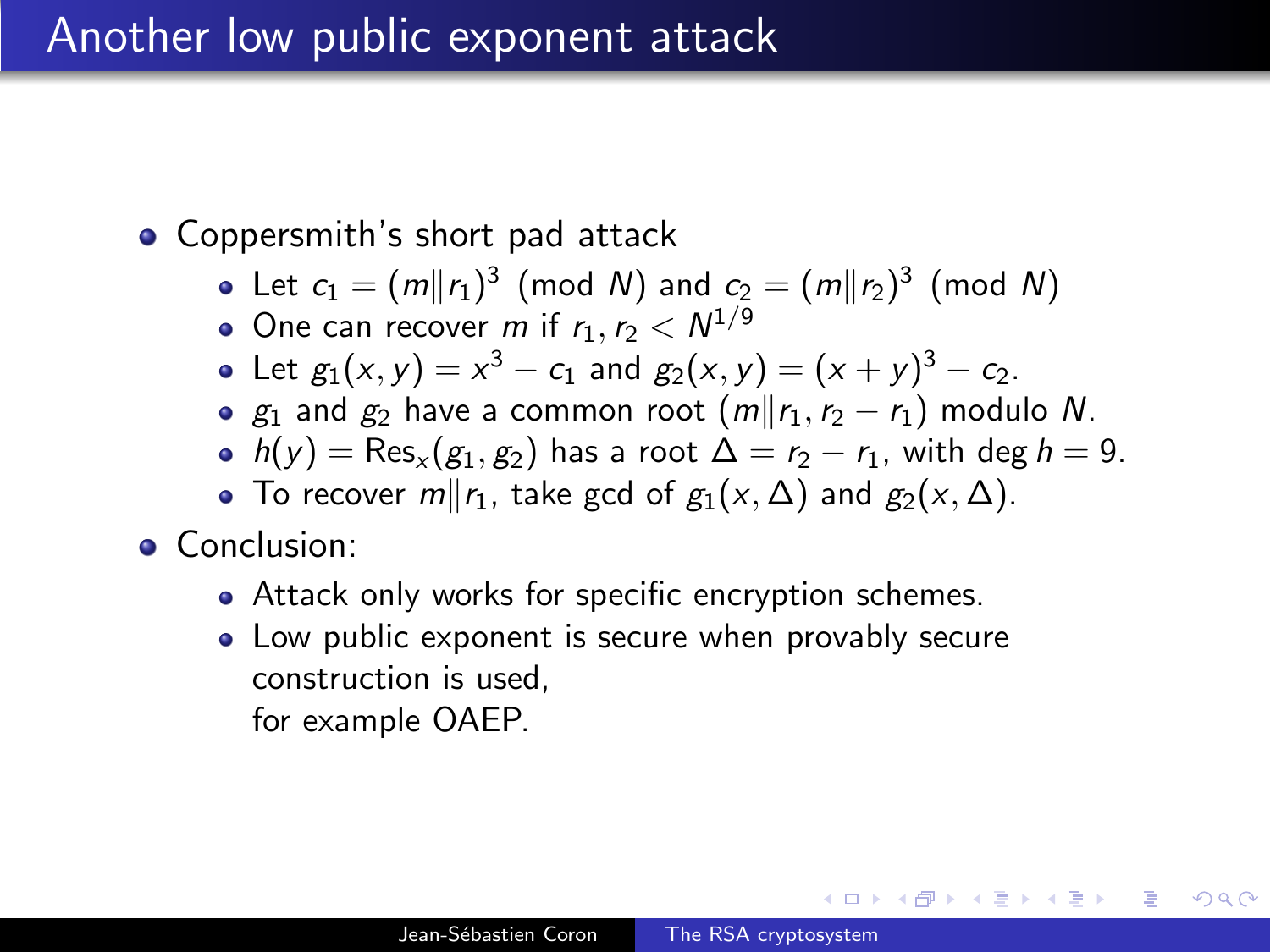## Factoring with high bits known

- Let  $N = p \cdot q$ . Assume that we know half of the most significant bits of p.
	- Write  $p = P + x_0$  for some known P and unknown  $x_0$  with  $x_0 < p^{1/2}$ .
- Consider the system:

$$
\left\{\n\begin{array}{rcl}\nN & \equiv & 0 \pmod{P + x_0} \\
x + P & \equiv & 0 \pmod{P + x_0}\n\end{array}\n\right.
$$

- $\bullet$   $x_0$  is a small root of both polynomial equations.
- Apply Coppersmith's technique with unknown modulus  $P + x_0$ .
- We can recover  $x_0$  if  $x_0 < \rho^{1/2}$
- Polynomial time factorization of  $N = pq$ if half of the high order (or low order) bits of  $p$  are known.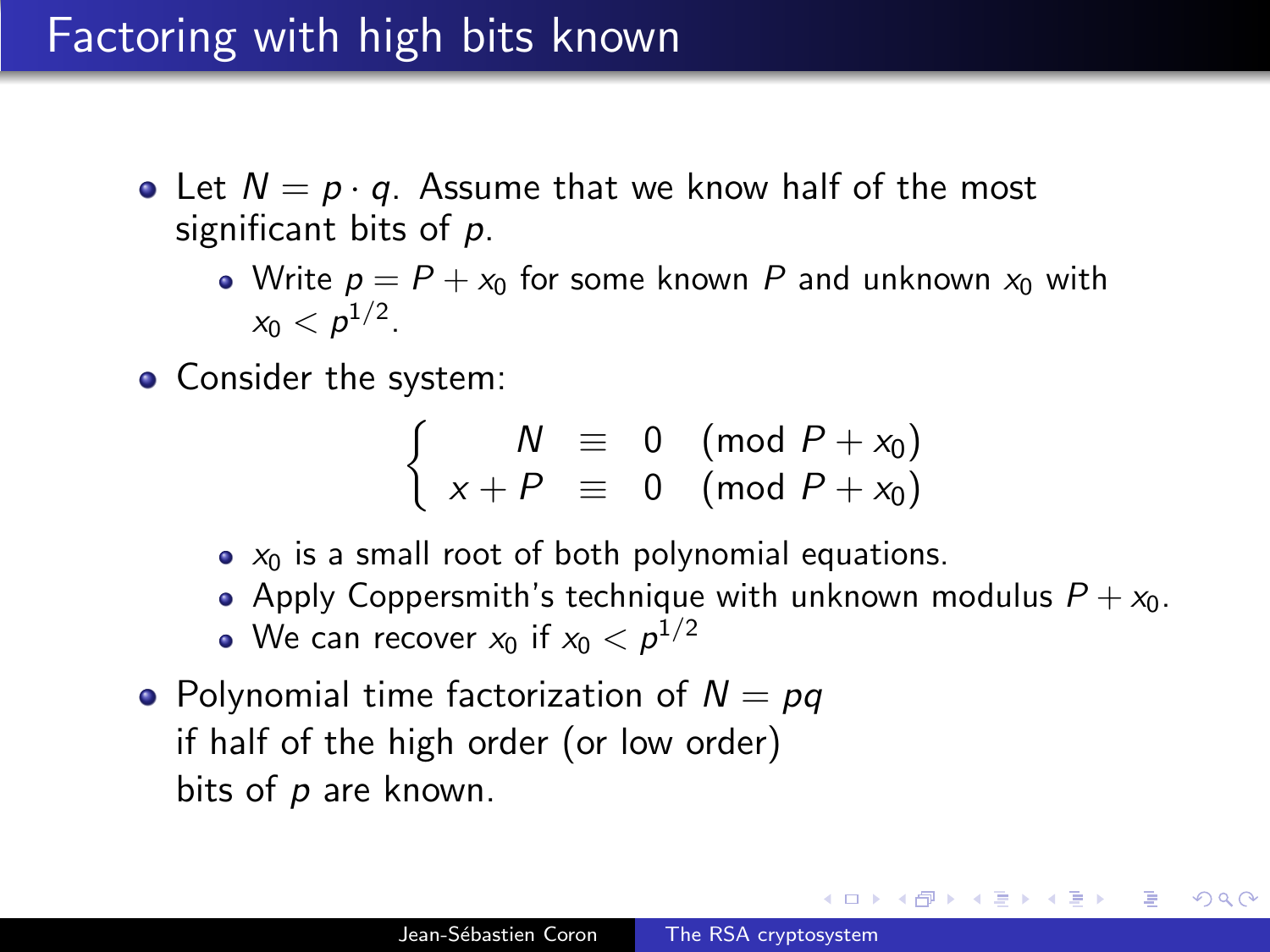#### Example of factoring with high bits known

- Let  $N = pq$  with  $p = P + x_0$  for known P and  $|x_0| < X$
- Consider the lattice of row vectors:

$$
L = \begin{bmatrix} X^2 & PX & & & & & x^2 + Px \\ & X & P & & & x + P \\ & & N & & & N \end{bmatrix}
$$

A short vector  $\vec{b} \in L$  gives a polynomial  $h(x)$  such that

$$
\bullet \ \ h(x) = \alpha(x+P)x + \beta(x+P) + \gamma N
$$

•  $h(x_0) \equiv 0 \pmod{P + x_0}$  because  $N \equiv 0 \pmod{P + x_0}$ 

• If 
$$
|h(x_0)| < P + x_0
$$
, then  $h(x_0) = 0$   
and we can recover  $x_0$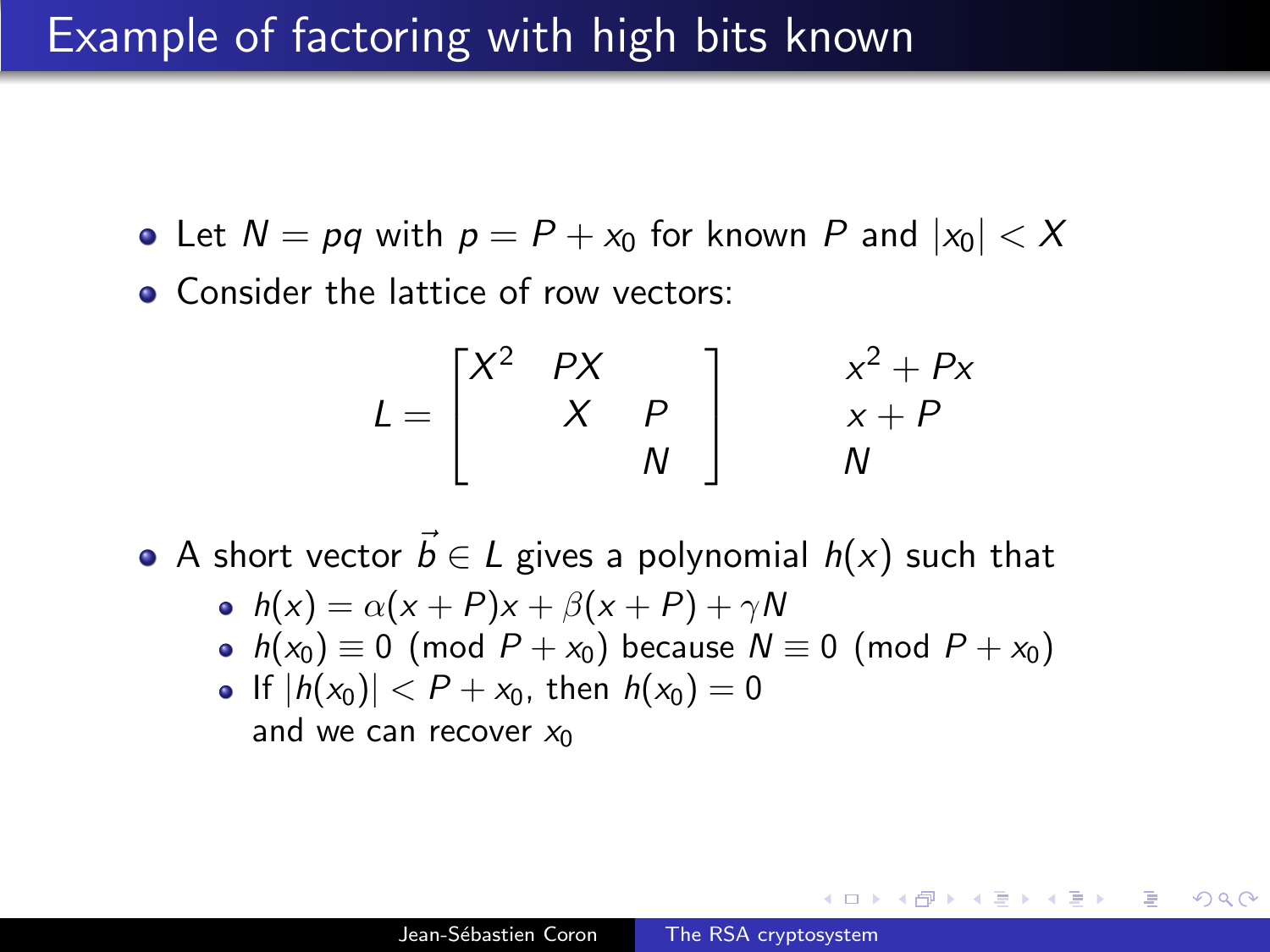$$
L = \begin{bmatrix} X^2 & PX & & \\ & X & P & \\ & & W & \end{bmatrix}
$$

With LLL, we obtain  $\|\vec{b}\| \leq 2\, \mathsf{det}^{1/3} \, \mathsf{L} = 2X N^{1/3}$ 

 $h(x) = \alpha(x + P)x + \beta(x + P) + \gamma N$ 

$$
\bullet\;\;\mathsf{We\; have}\;|h(x_0)|\leq 3\|\vec b\|\leq 6XN^{1/3}
$$

- We want  $|h(x_0)| < P + x_0 = p$ .
- We know  $N^{1/2}/2 < \rho$  when  $2^{k/2-1} < \rho, q < 2^{k/2}$
- True if  $6XN^{1/3} < N^{1/2}/2$ . This gives  $X < N^{1/6}/12$
- We can recover the factorization of
	- $N = pq$  if we know 2/3 of the high-order bits of  $p$ 
		- We can reach 1/2 with higher dimensional matrices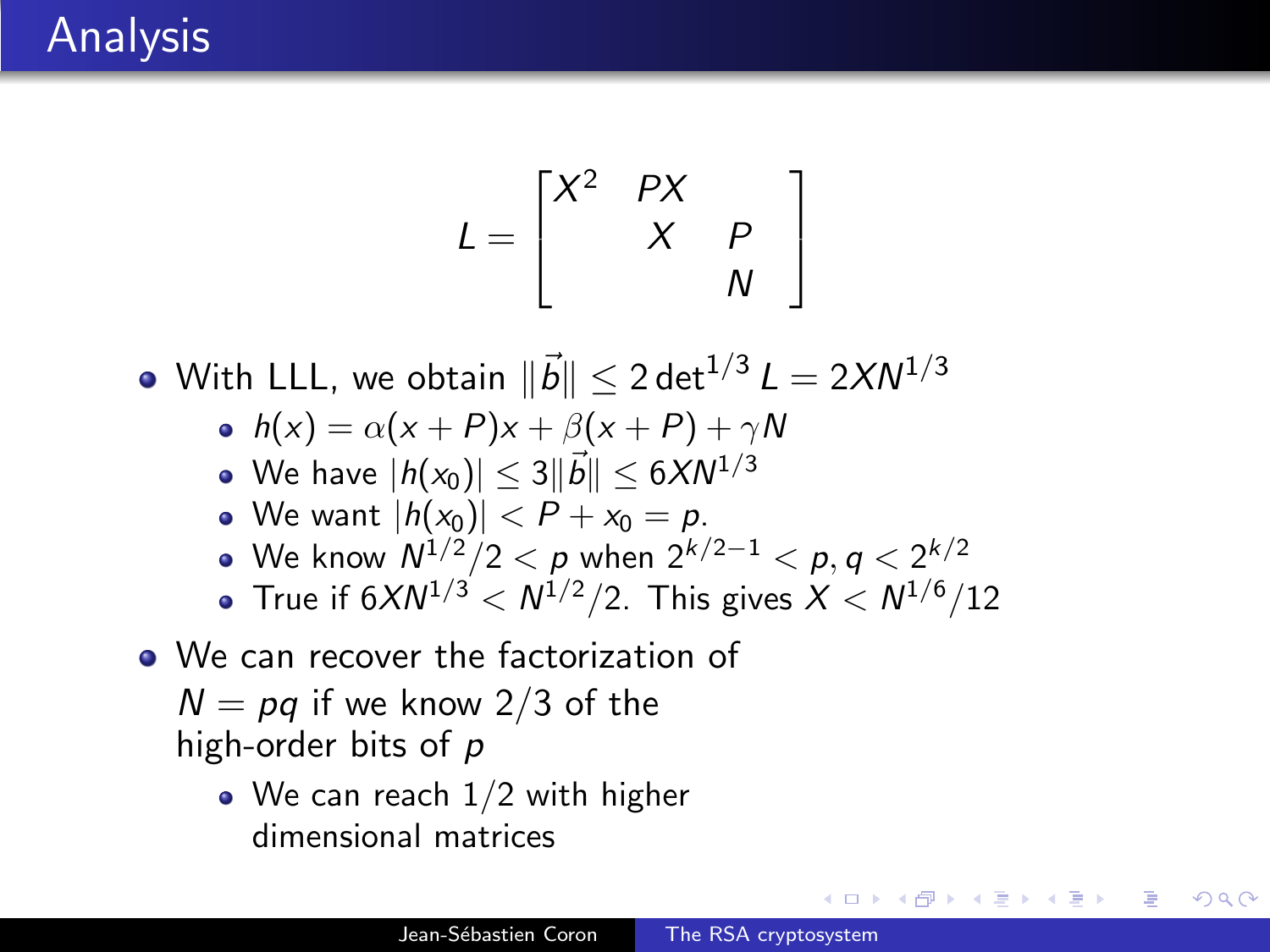# Factoring  $N = p^r q$  in Polynomial Time

- Extension to  $N = p'q$  from [BDHG99]
	- Polynomial-time factorization of  $N = p^r q$  when  $1/(r + 1)$  of the bits of  $p$  are known.
- Polynomial-time factorization of  $N = p^r q$  for large *r* 
	- When  $r \simeq \log p$ , only a constant number of bits of p need to be known.
	- Exhaustive search of these bits is then polynomial-time
- In practice, unpractical compared to the (subexponential) Elliptic Curve factoring Method (ECM).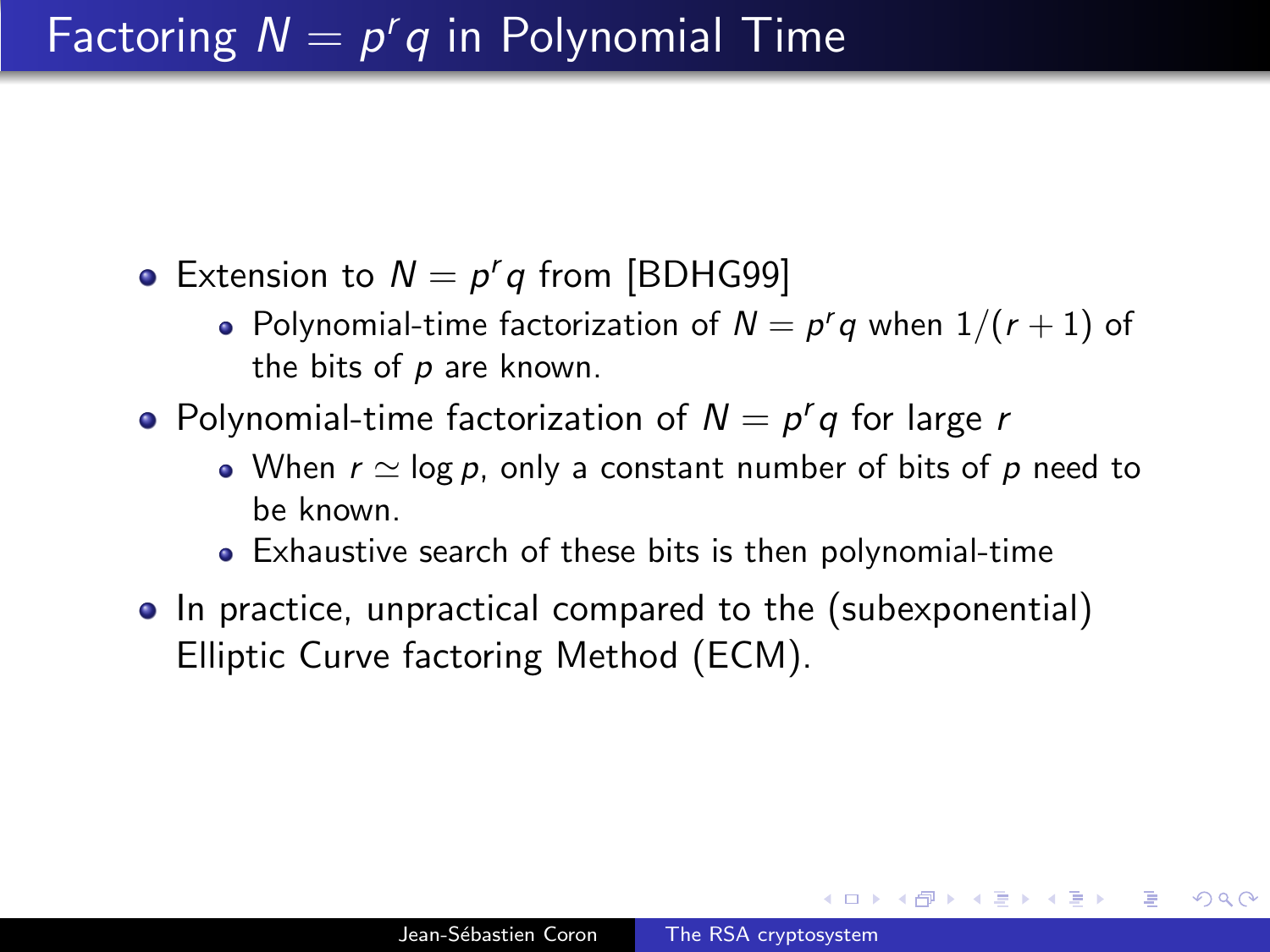# Applications of Coppersmith's technique

- Coppersmith's technique for finding small roots of polynomial equations [Cop97]
	- Based on the LLL lattice reduction algorithm
- Numerous applications in cryptanalysis :
	- Partially known message attack with  $c = (B||m)^3$  (mod N)
	- Coppersmith's short pad attack with  $c_i = (m||r_i)^3$  (mod N)
	- Factoring  $N = pq$  with high bits known [Cop97]
	- Factoring  $N = p^r q$  for large r [BDHG99]
	- Breaking RSA for  $d < N^{0.29}$  [BD99]
- Other applications
	- Cryptanalysis of RSA with small CRT exponents [JM07]
	- Deterministic equivalence between recovering  $d$  and factoring N [May04]
	- Improved security proof for RSA-OAEP with low public exponent (Shoup, C01).

**母 ▶ (三 ) (**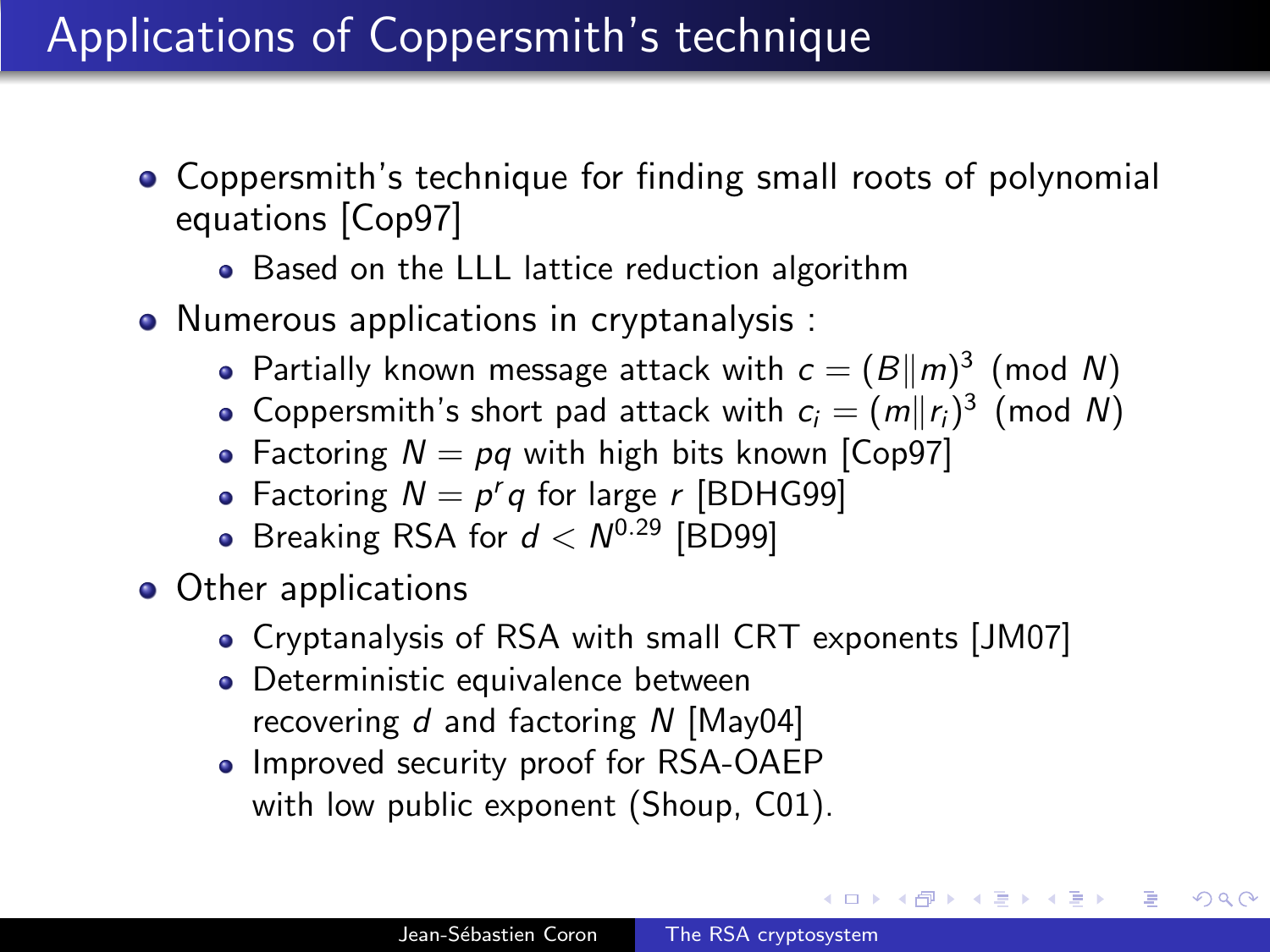## Appendix

Jean-Sébastien Coron [The RSA cryptosystem](#page-0-0)

**K ロ ▶ K 御 ▶ K 君 ▶ K 君 ▶** 

重